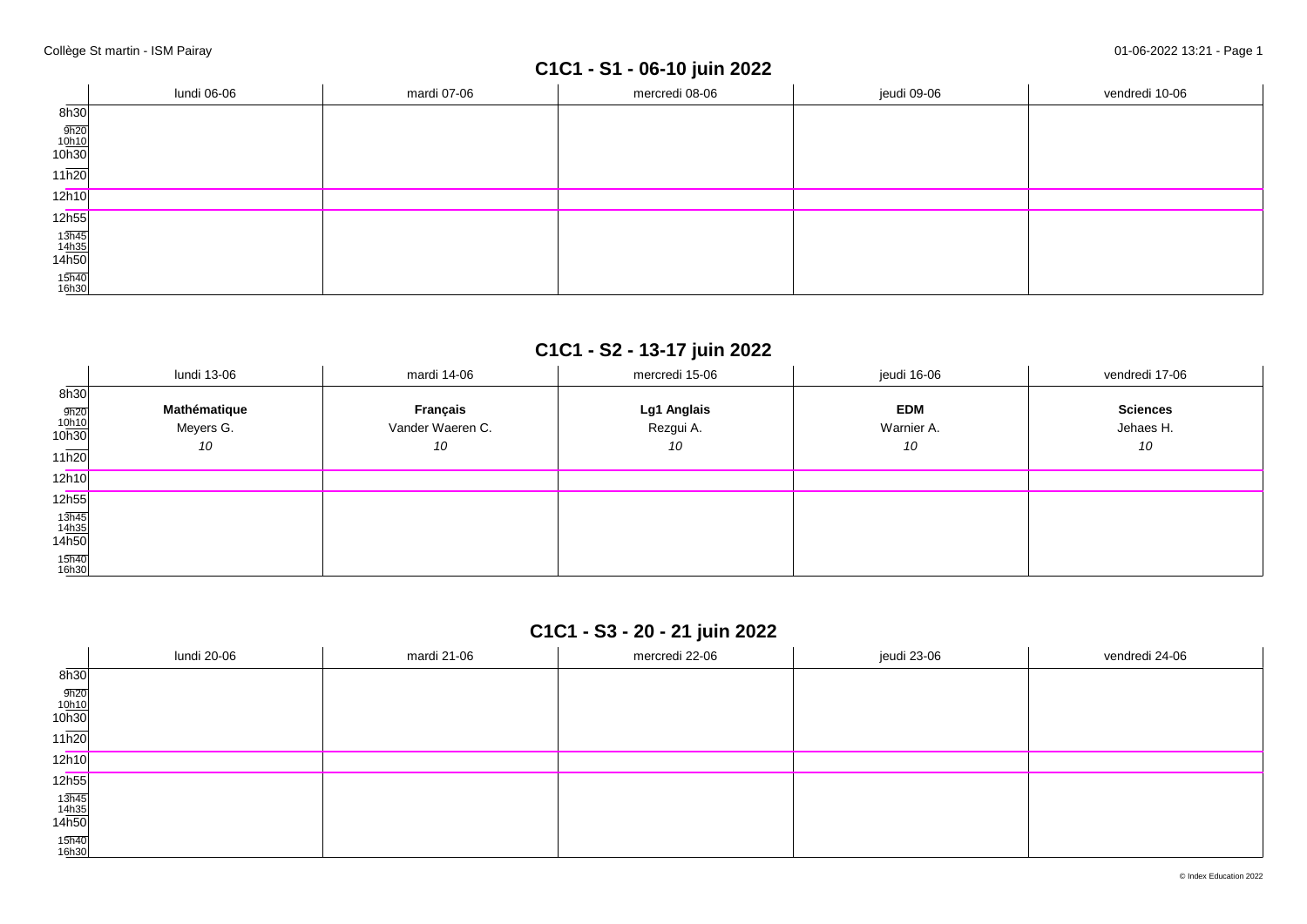# **C2C1 - S1 - 06-10 juin 2022**

|                                | lundi 06-06 | mardi 07-06 | mercredi 08-06 | jeudi 09-06 | vendredi 10-06 |
|--------------------------------|-------------|-------------|----------------|-------------|----------------|
| 8h30                           |             |             |                |             |                |
| $\frac{9h20}{10h10}$<br>10h30  |             |             |                |             |                |
| $11\overline{h20}$             |             |             |                |             |                |
| 12h10                          |             |             |                |             |                |
| 12h55                          |             |             |                |             |                |
| $\frac{13h45}{14h35}$<br>14h50 |             |             |                |             |                |
| 15h40<br>16h30                 |             |             |                |             |                |

## **C2C1 - S2 - 13-17 juin 2022**

|                                                | lundi 13-06 | mardi 14-06                                      | mercredi 15-06                                                           | jeudi 16-06                                                           | vendredi 17-06                                                              |
|------------------------------------------------|-------------|--------------------------------------------------|--------------------------------------------------------------------------|-----------------------------------------------------------------------|-----------------------------------------------------------------------------|
| 8h30<br>$\frac{9h20}{10h10}$<br>10h30<br>11h20 |             | Lg1 Anglais<br>Elias J., Rezgui A.<br>11, 13, 15 | <b>EDM</b><br>Warnier A.<br>11, 13, 15                                   | <b>Français</b><br>Vander Waeren C.<br>11, 13, 15                     | Lg1 Anglais<br>Elias J., Rezgui A.<br>11, 13, 15                            |
| 12h10                                          |             |                                                  |                                                                          |                                                                       |                                                                             |
| 12h55                                          |             |                                                  |                                                                          |                                                                       |                                                                             |
| 13h45<br>14h35<br>14h50<br>15h40<br>16h30      |             |                                                  | <b>Surveillance</b><br>Canesse C., Meyers G., Wijckmans D.<br>11, 13, 15 | <b>Surveillance</b><br>Canesse C., Maree L., Warnier A.<br>11, 13, 15 | <b>Surveillance</b><br>Maree L., Vander Waeren C., Warnier A.<br>11, 13, 15 |

### **C2C1 - S3 - 20 - 21 juin 2022**

|                                                    | lundi 20-06                        | mardi 21-06            | mercredi 22-06 | jeudi 23-06 | vendredi 24-06 |
|----------------------------------------------------|------------------------------------|------------------------|----------------|-------------|----------------|
| 8h30                                               |                                    |                        |                |             |                |
|                                                    | Mathématique                       | <b>Sciences</b>        |                |             |                |
| $\frac{9h20}{10h10}$<br>10h30                      | Meyers G., Van den Steen A.        | Soete Q.               |                |             |                |
|                                                    | 11, 13, 15                         | 11, 13, 15             |                |             |                |
| 11h20                                              |                                    |                        |                |             |                |
| 12h10                                              |                                    |                        |                |             |                |
| 12h55                                              |                                    |                        |                |             |                |
|                                                    | <b>Surveillance</b>                | <b>Surveillance</b>    |                |             |                |
| $\frac{13\overline{h45}}{14\underline{h35}}$ 14h50 | Canesse C., Del Conte C., Maree L. | Del Conte C., Maree L. |                |             |                |
|                                                    | 11, 13, 15                         | 11, 13, 15             |                |             |                |
| 15h40<br>16h30                                     |                                    |                        |                |             |                |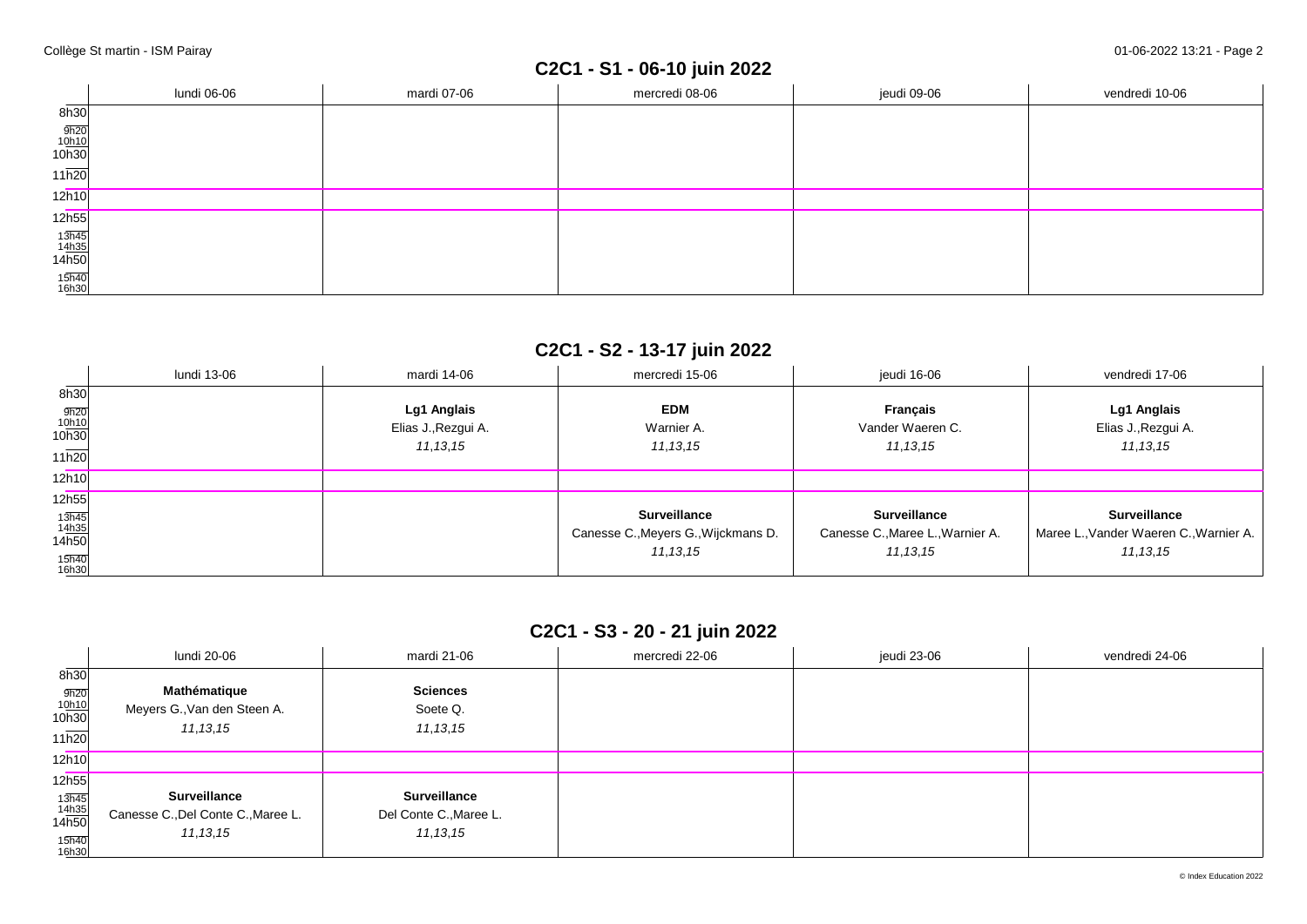# **C2C2 - S1 - 06-10 juin 2022**

|                                | lundi 06-06 | mardi 07-06 | mercredi 08-06 | jeudi 09-06 | vendredi 10-06 |
|--------------------------------|-------------|-------------|----------------|-------------|----------------|
| 8h30                           |             |             |                |             |                |
| $\frac{9h20}{10h10}$<br>10h30  |             |             |                |             |                |
| $11\overline{h20}$             |             |             |                |             |                |
| 12h10                          |             |             |                |             |                |
| 12h55                          |             |             |                |             |                |
| $\frac{13h45}{14h35}$<br>14h50 |             |             |                |             |                |
| 15h40<br>16h30                 |             |             |                |             |                |

## **C2C2 - S2 - 13-17 juin 2022**

|                                                                                            | lundi 13-06 | mardi 14-06                                      | mercredi 15-06                                                           | ieudi 16-06                                                           | vendredi 17-06                                                              |
|--------------------------------------------------------------------------------------------|-------------|--------------------------------------------------|--------------------------------------------------------------------------|-----------------------------------------------------------------------|-----------------------------------------------------------------------------|
| 8h30<br>$\frac{9h20}{10h10}$<br>10h30<br>11h20                                             |             | Lg1 Anglais<br>Elias J., Rezgui A.<br>11, 13, 15 | <b>EDM</b><br>Warnier A.<br>11, 13, 15                                   | <b>Francais</b><br>Vander Waeren C.<br>11, 13, 15                     | Lg1 Anglais<br>Elias J., Rezgui A.<br>11, 13, 15                            |
| 12h10                                                                                      |             |                                                  |                                                                          |                                                                       |                                                                             |
| 12h55                                                                                      |             |                                                  |                                                                          |                                                                       |                                                                             |
| $\begin{array}{c}\n 13h45 \\  14h35 \\  14h50\n \end{array}$<br>15 <sub>h40</sub><br>16h30 |             |                                                  | <b>Surveillance</b><br>Canesse C., Meyers G., Wijckmans D.<br>11, 13, 15 | <b>Surveillance</b><br>Canesse C., Maree L., Warnier A.<br>11, 13, 15 | <b>Surveillance</b><br>Maree L., Vander Waeren C., Warnier A.<br>11, 13, 15 |

### **C2C2 - S3 - 20 - 21 juin 2022**

|                                                    | lundi 20-06                        | mardi 21-06            | mercredi 22-06 | jeudi 23-06 | vendredi 24-06 |
|----------------------------------------------------|------------------------------------|------------------------|----------------|-------------|----------------|
|                                                    |                                    |                        |                |             |                |
| 8h30                                               |                                    |                        |                |             |                |
|                                                    | Mathématique                       | <b>Sciences</b>        |                |             |                |
| $\frac{9h20}{10h10}$<br>10h30                      | Meyers G., Van den Steen A.        | Soete Q.               |                |             |                |
|                                                    | 11, 13, 15                         | 11, 13, 15             |                |             |                |
| 11h20                                              |                                    |                        |                |             |                |
| 12h10                                              |                                    |                        |                |             |                |
| 12h55                                              |                                    |                        |                |             |                |
|                                                    | <b>Surveillance</b>                | <b>Surveillance</b>    |                |             |                |
| $\frac{13\overline{h45}}{14\underline{h35}}$ 14h50 | Canesse C., Del Conte C., Maree L. | Del Conte C., Maree L. |                |             |                |
|                                                    | 11, 13, 15                         | 11, 13, 15             |                |             |                |
| 15h40<br>16h30                                     |                                    |                        |                |             |                |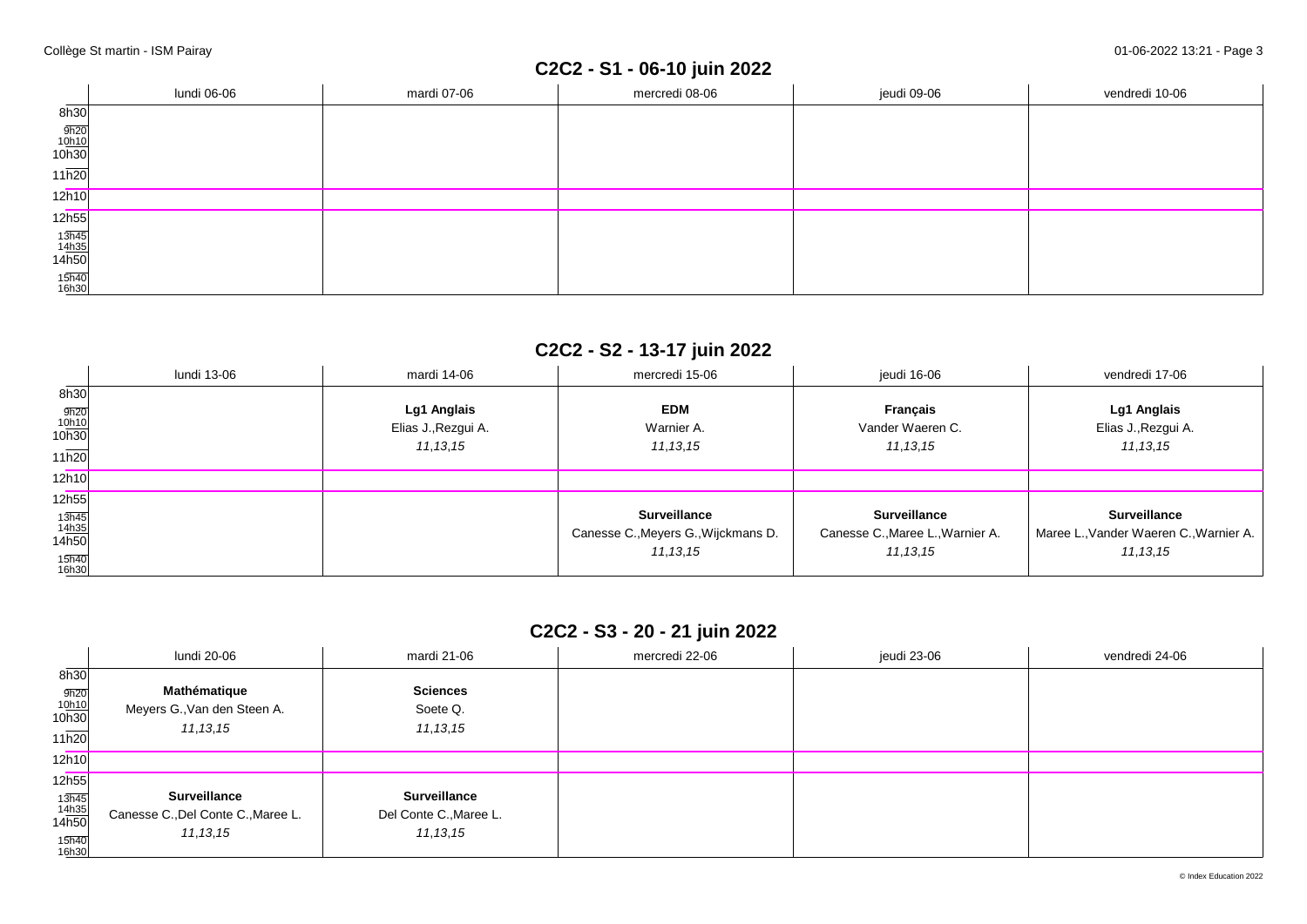# **C2C3 - S1 - 06-10 juin 2022**

|                                | lundi 06-06 | mardi 07-06 | mercredi 08-06 | jeudi 09-06 | vendredi 10-06 |
|--------------------------------|-------------|-------------|----------------|-------------|----------------|
| 8h30                           |             |             |                |             |                |
| $\frac{9h20}{10h10}$<br>10h30  |             |             |                |             |                |
| $11\overline{h20}$             |             |             |                |             |                |
| 12h10                          |             |             |                |             |                |
| 12h55                          |             |             |                |             |                |
| $\frac{13h45}{14h35}$<br>14h50 |             |             |                |             |                |
| 15h40<br>16h30                 |             |             |                |             |                |

## **C2C3 - S2 - 13-17 juin 2022**

|                                                                                     | lundi 13-06 | mardi 14-06                                      | mercredi 15-06                                                           | jeudi 16-06                                                           | vendredi 17-06                                                              |
|-------------------------------------------------------------------------------------|-------------|--------------------------------------------------|--------------------------------------------------------------------------|-----------------------------------------------------------------------|-----------------------------------------------------------------------------|
| 8h30<br>$\frac{9h20}{10h10}$<br>10h30<br>11h20                                      |             | Lg1 Anglais<br>Elias J., Rezgui A.<br>11, 13, 15 | <b>EDM</b><br>Warnier A.<br>11, 13, 15                                   | <b>Français</b><br>Vander Waeren C.<br>11, 13, 15                     | Lg1 Anglais<br>Elias J., Rezgui A.<br>11, 13, 15                            |
| 12h10                                                                               |             |                                                  |                                                                          |                                                                       |                                                                             |
| 12h55                                                                               |             |                                                  |                                                                          |                                                                       |                                                                             |
| $\frac{13\overline{h45}}{14\underline{h35}}$<br>14h50<br>15 <sub>h40</sub><br>16h30 |             |                                                  | <b>Surveillance</b><br>Canesse C., Meyers G., Wijckmans D.<br>11, 13, 15 | <b>Surveillance</b><br>Canesse C., Maree L., Warnier A.<br>11, 13, 15 | <b>Surveillance</b><br>Maree L., Vander Waeren C., Warnier A.<br>11, 13, 15 |

### **C2C3 - S3 - 20 - 21 juin 2022**

|                                                    | lundi 20-06                        | mardi 21-06            | mercredi 22-06 | jeudi 23-06 | vendredi 24-06 |
|----------------------------------------------------|------------------------------------|------------------------|----------------|-------------|----------------|
| 8h30                                               |                                    |                        |                |             |                |
|                                                    | Mathématique                       | <b>Sciences</b>        |                |             |                |
| $\frac{9h20}{10h10}$<br>10h30                      | Meyers G., Van den Steen A.        | Soete Q.               |                |             |                |
|                                                    | 11, 13, 15                         | 11, 13, 15             |                |             |                |
| 11h20                                              |                                    |                        |                |             |                |
| 12h10                                              |                                    |                        |                |             |                |
| 12h55                                              |                                    |                        |                |             |                |
|                                                    | <b>Surveillance</b>                | <b>Surveillance</b>    |                |             |                |
| $\frac{13\overline{h45}}{14\underline{h35}}$ 14h50 | Canesse C., Del Conte C., Maree L. | Del Conte C., Maree L. |                |             |                |
|                                                    | 11, 13, 15                         | 11, 13, 15             |                |             |                |
| 15h40<br>16h30                                     |                                    |                        |                |             |                |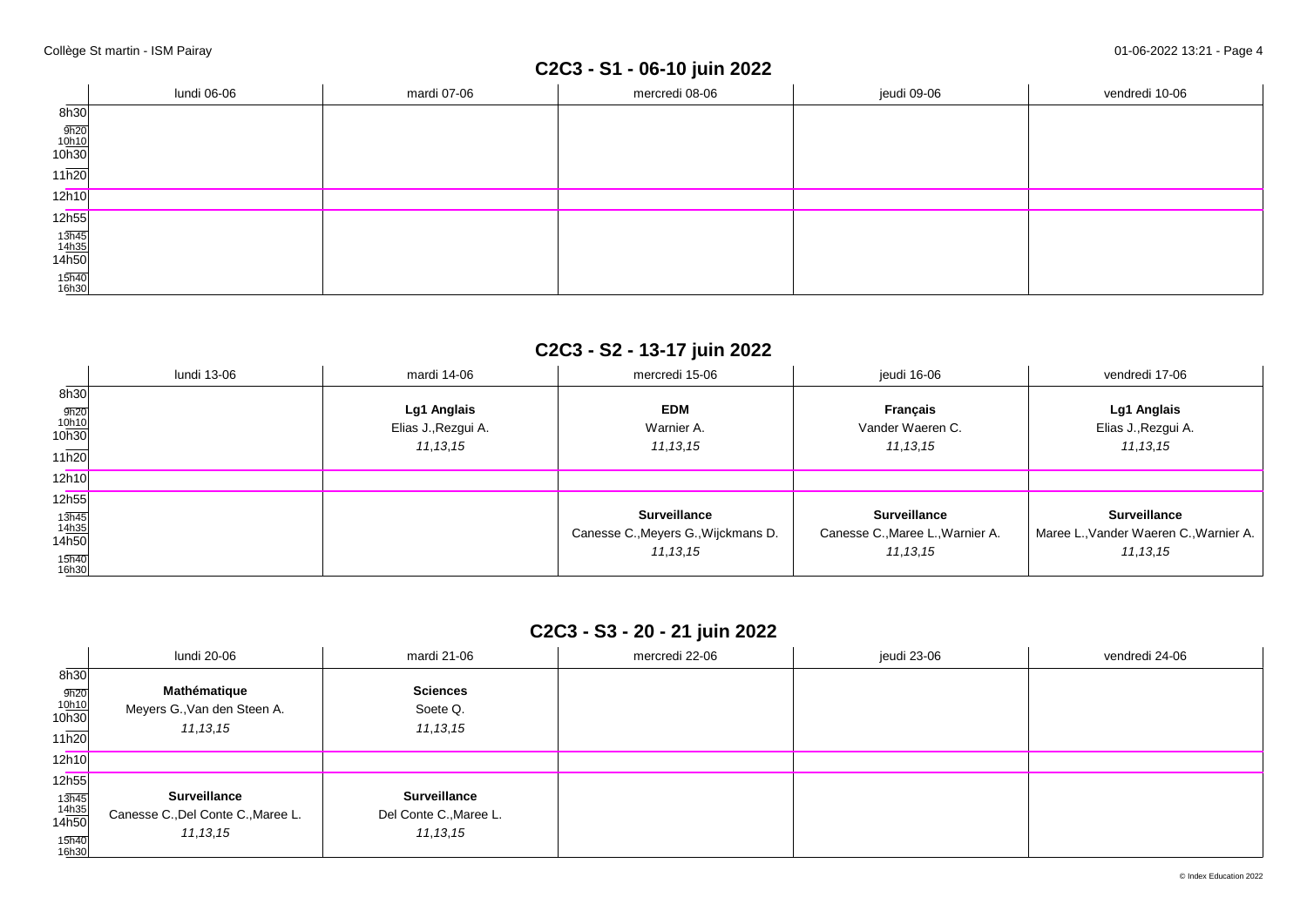# **C3GT - S1 - 06-10 juin 2022**

|                                                | lundi 06-06 | mardi 07-06 | mercredi 08-06                                                                                  | jeudi 09-06                               | vendredi 10-06              |
|------------------------------------------------|-------------|-------------|-------------------------------------------------------------------------------------------------|-------------------------------------------|-----------------------------|
| 8h30<br>$\frac{9h20}{10h10}$<br>10h30<br>11h20 |             |             | $\log 2$ Espagnol, Michel C., [CLG2ESPGR.1], 28<br>Lg2 Néerlandais, Elias J., [CLG2NDLGR.1], 26 | Histoire - Géographie<br>Pelini T.<br>-32 | Français<br>Andrulli L., 32 |
| 12h10                                          |             |             |                                                                                                 |                                           |                             |
| 12h55                                          |             |             |                                                                                                 |                                           |                             |
| $\frac{13\overline{h45}}{14h35}$<br>14h50      |             |             |                                                                                                 |                                           |                             |
| 15h40<br>16h30                                 |             |             |                                                                                                 |                                           |                             |

## **C3GT - S2 - 13-17 juin 2022**

|                                                | lundi 13-06                                       | mardi 14-06 |                                                     | mercredi 15-06                         | jeudi 16-06                     | vendredi 17-06 |
|------------------------------------------------|---------------------------------------------------|-------------|-----------------------------------------------------|----------------------------------------|---------------------------------|----------------|
| 8h30<br>$\frac{9h20}{10h10}$<br>10h30<br>11h20 | <b>Sciences Economiques</b><br>Dal Chele M.<br>41 |             | <b>Sciences</b><br>Jehaes H.<br>[MSCIENCGR.1]<br>31 | Sciences, Soete Q.<br>[MSCIENCGR.2],32 | Mathématique<br>Meyers G.<br>32 |                |
| 12h10                                          |                                                   |             |                                                     |                                        |                                 |                |
| 12h55                                          |                                                   |             |                                                     |                                        |                                 |                |
| $\frac{13\overline{h45}}{14h35}$ 14h50         |                                                   |             |                                                     |                                        |                                 |                |
| 15h40<br>16h30                                 |                                                   |             |                                                     |                                        |                                 |                |

## **C3GT - S3 - 20 - 21 juin 2022**

|                                                    | lundi 20-06                    | mardi 21-06 | mercredi 22-06 | jeudi 23-06 | vendredi 24-06 |
|----------------------------------------------------|--------------------------------|-------------|----------------|-------------|----------------|
| 8h30<br>$\frac{9h20}{10h10}$<br>10h30<br>11h20     | Lg1 Anglais<br>Vogels A.<br>32 |             |                |             |                |
| 12h10                                              |                                |             |                |             |                |
| 12h55                                              |                                |             |                |             |                |
| $\frac{13\overline{h45}}{14\underline{h35}}$ 14h50 |                                |             |                |             |                |
| 15h40<br>16h30                                     |                                |             |                |             |                |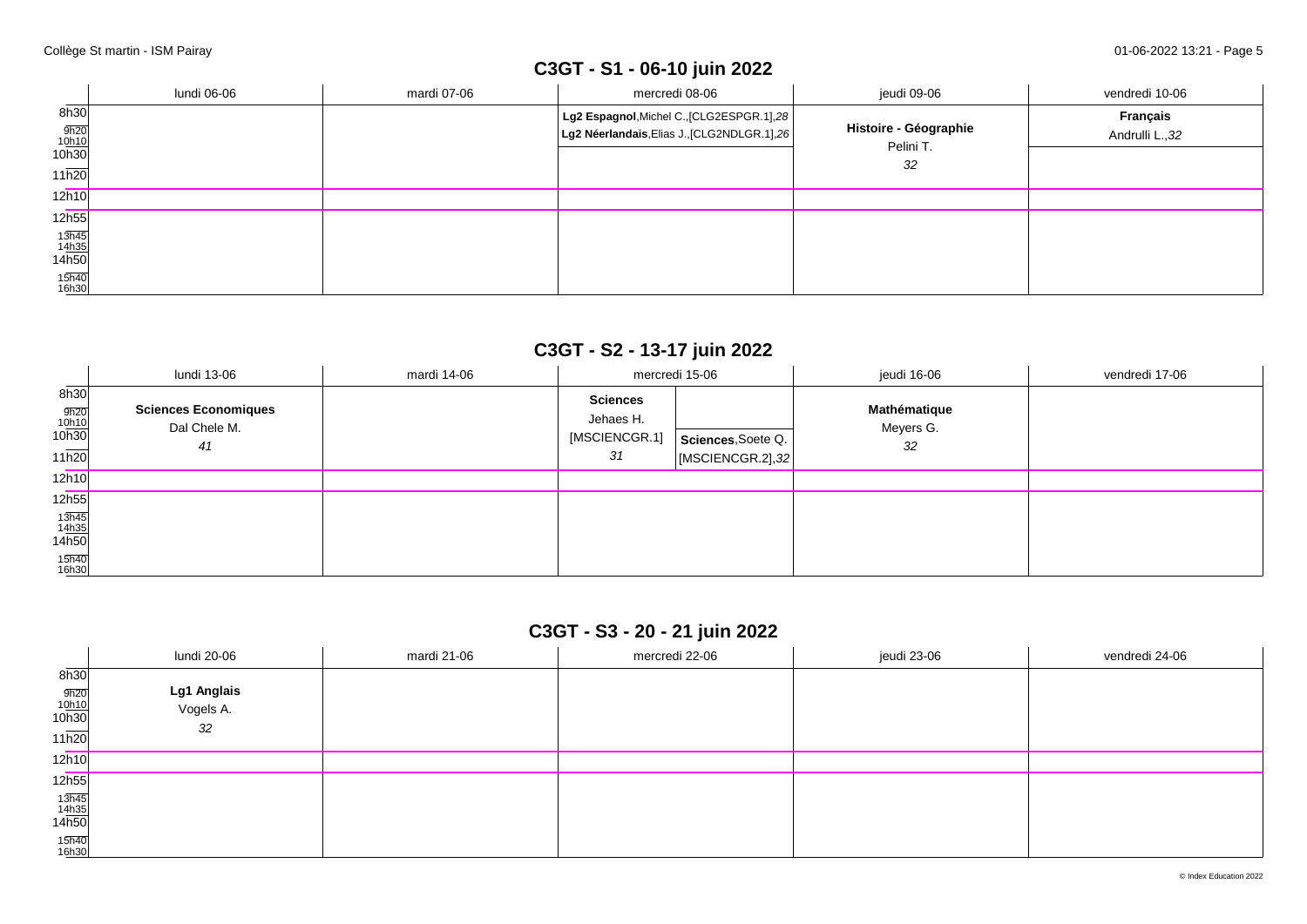# **C3P1 - S1 - 06-10 juin 2022**

|                                                       | lundi 06-06 | mardi 07-06               | mercredi 08-06           | jeudi 09-06 | vendredi 10-06  |
|-------------------------------------------------------|-------------|---------------------------|--------------------------|-------------|-----------------|
| 8h30                                                  |             |                           | Technique de Secrétariat |             | Art de la vente |
| $\frac{9h20}{10h10}$<br>10h30                         |             | Français<br>Van Malder H. | Wuinant S.,25            |             | Dal Chele M.,20 |
|                                                       |             | 25                        | Lg1 Anglais              |             | <b>Etalage</b>  |
| 11h20                                                 |             |                           | Putzeys D.,26            |             | Kaczmarek C.    |
| 12h10                                                 |             |                           |                          |             |                 |
| 12h55                                                 |             |                           |                          |             |                 |
| $\frac{13\overline{h45}}{14\underline{h35}}$<br>14h50 |             |                           |                          |             |                 |
|                                                       |             |                           |                          |             |                 |
| 15h40<br>16h30                                        |             |                           |                          |             |                 |

## **C3P1 - S2 - 13-17 juin 2022**

|                                                       | lundi 13-06                      | mardi 14-06          | mercredi 15-06               | jeudi 16-06                                | vendredi 17-06                             |
|-------------------------------------------------------|----------------------------------|----------------------|------------------------------|--------------------------------------------|--------------------------------------------|
| 8h30<br>$\frac{9h20}{10h10}$                          | <b>Sciences</b><br>Jehaes H., 42 | Projet<br>Moussot G. | Mathématique<br>Gokalp S.,25 | Histoire - Géographie<br>Seiler L., 25, 26 | Informatique Appliquée<br>Lelotte C., 41   |
| 10h30<br>11h20                                        |                                  | 25                   |                              |                                            | Economie de l'entreprise<br>Lelotte C., 25 |
| 12h10                                                 |                                  |                      |                              |                                            |                                            |
| 12h55                                                 |                                  |                      |                              |                                            |                                            |
| $\frac{13\overline{h45}}{14\underline{h35}}$<br>14h50 |                                  |                      |                              |                                            |                                            |
| 15h40<br>16h30                                        |                                  |                      |                              |                                            |                                            |

## **C3P1 - S3 - 20 - 21 juin 2022**

|                                                        | lundi 20-06 | mardi 21-06 | mercredi 22-06 | jeudi 23-06 | vendredi 24-06 |
|--------------------------------------------------------|-------------|-------------|----------------|-------------|----------------|
| 8h30                                                   |             |             |                |             |                |
| $\frac{9h20}{10h10}$<br>10h30                          |             |             |                |             |                |
| 11h20                                                  |             |             |                |             |                |
| 12h10                                                  |             |             |                |             |                |
| 12 <sub>h55</sub>                                      |             |             |                |             |                |
| $\begin{array}{r} 13h45 \\ 14h35 \\ 14h50 \end{array}$ |             |             |                |             |                |
| 15h40<br>16h30                                         |             |             |                |             |                |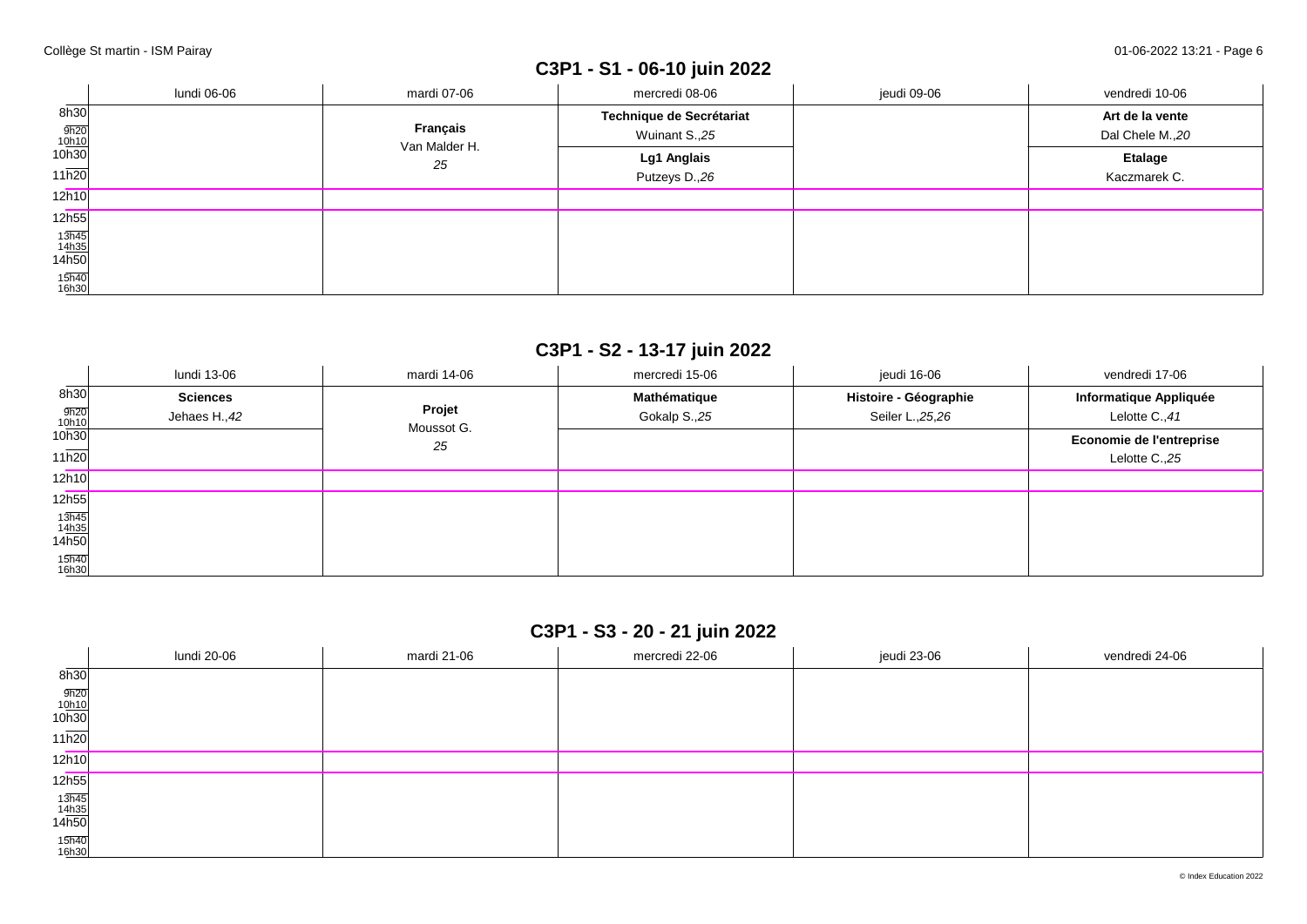# **C3TQ - S1 - 06-10 juin 2022**

|                                                       | lundi 06-06 | mardi 07-06             | mercredi 08-06                       | jeudi 09-06                         | vendredi 10-06                             |
|-------------------------------------------------------|-------------|-------------------------|--------------------------------------|-------------------------------------|--------------------------------------------|
| 8h30<br>$\frac{9h20}{10h10}$<br>10h30                 |             | Lg1 Anglais<br>Sacco A. | Mathématique<br>Van den Steen A., 24 | Lg2<br>Elias J., Michel C.<br>26,28 | Economie de l'entreprise<br>Lelotte C., 23 |
| 11h20                                                 |             | B <sub>21</sub>         |                                      |                                     |                                            |
| 12h10                                                 |             |                         |                                      |                                     |                                            |
| 12h55                                                 |             |                         |                                      |                                     |                                            |
| $\frac{13\overline{h45}}{14\underline{h35}}$<br>14h50 |             |                         |                                      |                                     |                                            |
| 15h40<br>16h30                                        |             |                         |                                      |                                     |                                            |

## **C3TQ - S2 - 13-17 juin 2022**

|                                                       | lundi 13-06      | mardi 14-06     | mercredi 15-06  | jeudi 16-06           | vendredi 17-06     |
|-------------------------------------------------------|------------------|-----------------|-----------------|-----------------------|--------------------|
| 8h30                                                  | <b>TAOS</b>      | <b>Sciences</b> | <b>Français</b> | Histoire - Géographie | <b>Bureautique</b> |
| $\frac{9h20}{10h10}$<br>10h30                         | De Michele S.,24 | Jehaes H., 32   | Laurent E., 34  | Seiler L., 25, 26     | Wuinant S.         |
| 11h20                                                 |                  |                 |                 |                       | 43                 |
| 12h10                                                 |                  |                 |                 |                       |                    |
| 12h55                                                 |                  |                 |                 |                       |                    |
| $\frac{13\overline{h45}}{14\underline{h35}}$<br>14h50 |                  |                 |                 |                       |                    |
| 15h40<br>16h30                                        |                  |                 |                 |                       |                    |

## **C3TQ - S3 - 20 - 21 juin 2022**

|                                                        | lundi 20-06 | mardi 21-06 | mercredi 22-06 | jeudi 23-06 | vendredi 24-06 |
|--------------------------------------------------------|-------------|-------------|----------------|-------------|----------------|
| $\overline{\phantom{a}}$<br>8h30                       |             |             |                |             |                |
| $\frac{9h20}{10h10}$<br>10h30                          |             |             |                |             |                |
| 11h20                                                  |             |             |                |             |                |
| 12h10                                                  |             |             |                |             |                |
| 12h55                                                  |             |             |                |             |                |
| $\begin{array}{r} 13h45 \\ 14h35 \\ 14h50 \end{array}$ |             |             |                |             |                |
| 15h40<br>16h30                                         |             |             |                |             |                |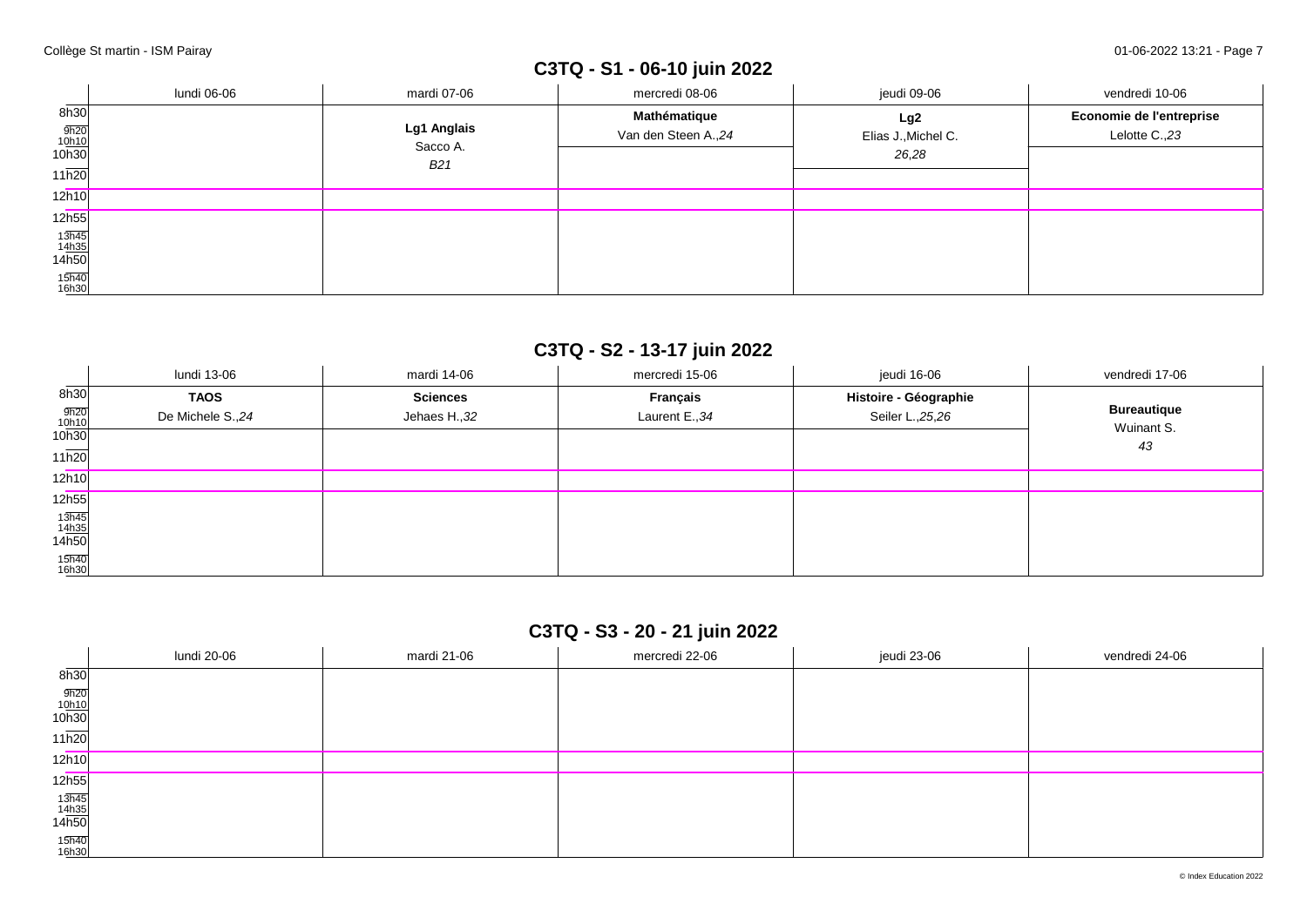# **C4GT - S1 - 06-10 juin 2022**

|                                           | lundi 06-06 | mardi 07-06  | mercredi 08-06                                 | jeudi 09-06                                                             | vendredi 10-06 |
|-------------------------------------------|-------------|--------------|------------------------------------------------|-------------------------------------------------------------------------|----------------|
| 8h30                                      |             | Géographie   | $ $ Lg2 Espagnol, Michel C., [CLG2ESPGR.1], 28 |                                                                         |                |
| $\frac{9h20}{10h10}$<br>10h30             |             | Pelini T.,28 | Lg2 Néerlandais, Elias J., [CLG2NDLGR.1], 26   |                                                                         |                |
|                                           |             |              |                                                | <b>Sciences</b><br>Dambermont D., Delcambre S., Tilkin J.<br>33, 35, 37 |                |
| 11h20                                     |             |              |                                                |                                                                         |                |
| 12h10                                     |             |              |                                                |                                                                         |                |
| 12h55                                     |             |              |                                                |                                                                         |                |
| $\frac{13\overline{h45}}{14h35}$<br>14h50 |             |              |                                                |                                                                         |                |
|                                           |             |              |                                                |                                                                         |                |
| 15h40<br>16h30                            |             |              |                                                |                                                                         |                |

## **C4GT - S2 - 13-17 juin 2022**

|                                                       | lundi 13-06                  | mardi 14-06                         | mercredi 15-06                                  | jeudi 16-06                    | vendredi 17-06                                         |
|-------------------------------------------------------|------------------------------|-------------------------------------|-------------------------------------------------|--------------------------------|--------------------------------------------------------|
| 8h30<br>$\frac{9h20}{10h10}$<br>10h30<br>11h20        | Lg1 Anglais<br>Bovy C.<br>34 | <b>Histoire</b><br>Bruyère A.<br>36 | Français<br>Dewez F.<br>42                      | Mathématique<br>Piron J.<br>42 | <b>Sciences Economiques</b><br>Legros J.<br><b>B20</b> |
| 12h10                                                 |                              |                                     |                                                 |                                |                                                        |
| 12h55                                                 |                              |                                     |                                                 |                                |                                                        |
| $\frac{13\overline{h45}}{14\underline{h35}}$<br>14h50 |                              |                                     | <b>Surveillance</b><br>Dewez F., Piron J.<br>42 |                                |                                                        |
| 15h40<br>16h30                                        |                              |                                     |                                                 |                                |                                                        |

## **C4GT - S3 - 20 - 21 juin 2022**

|                                                        | lundi 20-06 | mardi 21-06 | mercredi 22-06 | jeudi 23-06 | vendredi 24-06 |
|--------------------------------------------------------|-------------|-------------|----------------|-------------|----------------|
| $\overline{\phantom{a}}$<br>8h30                       |             |             |                |             |                |
| $\frac{9h20}{10h10}$<br>10h30                          |             |             |                |             |                |
| $11\overline{h20}$                                     |             |             |                |             |                |
| 12h10                                                  |             |             |                |             |                |
| 12 <sub>h55</sub>                                      |             |             |                |             |                |
| $\begin{array}{r} 13h45 \\ 14h35 \\ 14h50 \end{array}$ |             |             |                |             |                |
| 15h40<br>16h30                                         |             |             |                |             |                |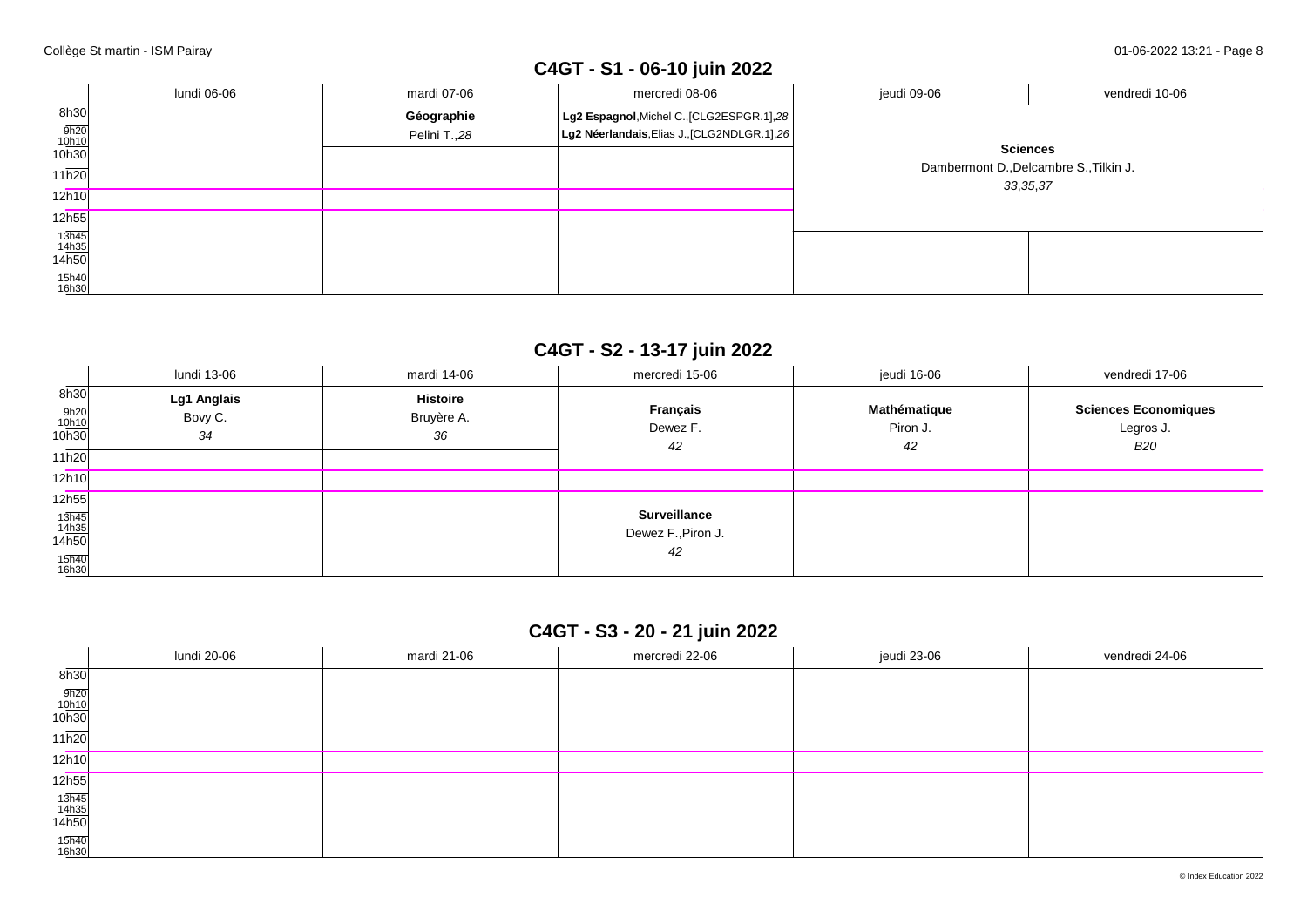## **C4PTB - S1 - 06-10 juin 2022**

|                                                                                                                     | lundi 06-06 | mardi 07-06                                                   | mercredi 08-06 | jeudi 09-06 | vendredi 10-06                  |
|---------------------------------------------------------------------------------------------------------------------|-------------|---------------------------------------------------------------|----------------|-------------|---------------------------------|
| 8h30<br>$\frac{9h20}{10h10}$<br>10h30<br>11h20                                                                      |             | Mathématique<br>Van den Steen A., 33, 34                      |                |             | Français<br>Van Malder H.<br>34 |
| 12h10                                                                                                               |             |                                                               |                |             |                                 |
| 12h55<br>$\begin{array}{r} 13\overline{h45} \\ 14\underline{h35} \\ 14\overline{h50} \end{array}$<br>15h40<br>16h30 |             | <b>Surveillance</b><br>Kaczmarek C., Van den Steen A., 33, 34 |                |             |                                 |

### **C4PTB - S2 - 13-17 juin 2022**

|                                                                                  | lundi 13-06                                                                  | mardi 14-06 | mercredi 15-06                                         | jeudi 16-06                     | vendredi 17-06 |
|----------------------------------------------------------------------------------|------------------------------------------------------------------------------|-------------|--------------------------------------------------------|---------------------------------|----------------|
| 8h30<br>9h20<br>10h10<br>10h30<br>11h20                                          | Epreuve intégrée<br>Lelotte C., Moussot G.<br>Wijckmans D., Wuinant S.<br>01 |             | Histoire - Géographie<br>Seiler L., 01, 02             | Lg1 Anglais<br>Putzeys D.<br>22 |                |
| 12h10                                                                            |                                                                              |             |                                                        |                                 |                |
| 12h55<br>$\frac{13\overline{h45}}{14\underline{h35}}$<br>14h50<br>15h40<br>16h30 |                                                                              |             | <b>Surveillance</b><br>Kaczmarek C., Seiler L., 01, 02 |                                 |                |

## **C4PTB - S3 - 20 - 21 juin 2022**

|                                                        | lundi 20-06 | mardi 21-06 | mercredi 22-06 | jeudi 23-06 | vendredi 24-06 |
|--------------------------------------------------------|-------------|-------------|----------------|-------------|----------------|
| $\overline{\phantom{a}}$<br>8h30                       |             |             |                |             |                |
| $\frac{9h20}{10h10}$<br>10h30                          |             |             |                |             |                |
| $11\overline{h20}$                                     |             |             |                |             |                |
| 12h10                                                  |             |             |                |             |                |
| 12 <sub>h55</sub>                                      |             |             |                |             |                |
| $\begin{array}{r} 13h45 \\ 14h35 \\ 14h50 \end{array}$ |             |             |                |             |                |
| 15h40<br>16h30                                         |             |             |                |             |                |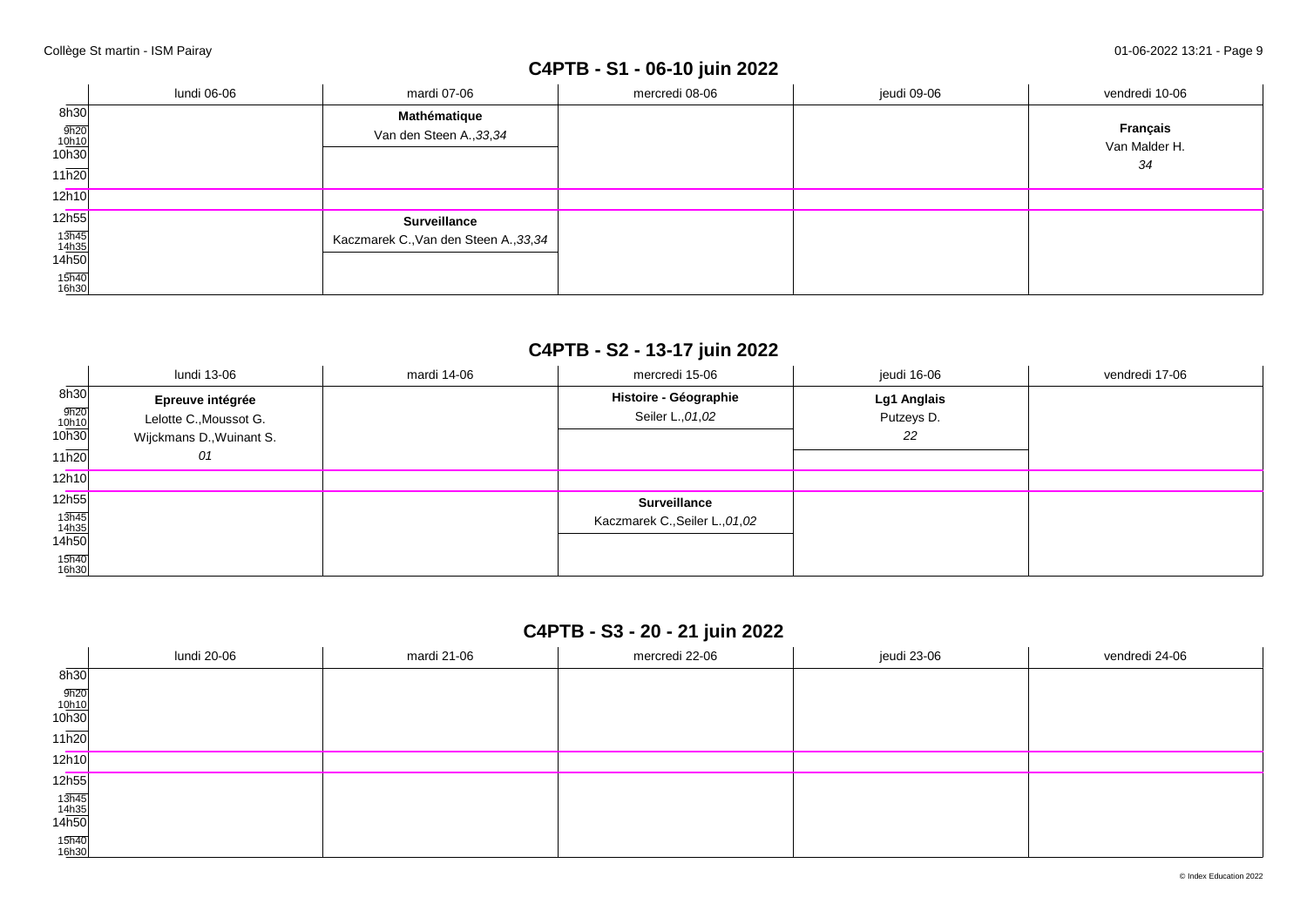# **C4PV - S1 - 06-10 juin 2022**

|                                                                      | lundi 06-06 | mardi 07-06                                                   | mercredi 08-06                             | jeudi 09-06                     | vendredi 10-06                   |
|----------------------------------------------------------------------|-------------|---------------------------------------------------------------|--------------------------------------------|---------------------------------|----------------------------------|
| 8h30<br>$\frac{9h20}{10h10}$<br>10h30<br>11h20                       |             | Mathématique<br>Van den Steen A., 33, 34                      | Economie de l'entreprise<br>Lelotte C., 34 | Français<br>Van Malder H.<br>34 | Art de la vente<br>Servais A.,25 |
| 12h10                                                                |             |                                                               |                                            |                                 |                                  |
| 12h55<br>$\frac{13\overline{h45}}{14h35}$<br>14h50<br>15h40<br>16h30 |             | <b>Surveillance</b><br>Kaczmarek C., Van den Steen A., 33, 34 |                                            |                                 |                                  |

## **C4PV - S2 - 13-17 juin 2022**

|                                                                                  | lundi 13-06 | mardi 14-06                                | mercredi 15-06                                         | jeudi 16-06                 | vendredi 17-06                 |
|----------------------------------------------------------------------------------|-------------|--------------------------------------------|--------------------------------------------------------|-----------------------------|--------------------------------|
| 8h30<br>$\frac{9h20}{10h10}$<br>10h30<br>11h20                                   |             | Informatique Appliquée<br>Wuinant S.<br>43 | Histoire - Géographie<br>Seiler L., 01, 02             | Lg1 Anglais<br>Rezgui A.,23 | <b>Etalage</b><br>Kaczmarek C. |
| 12h10                                                                            |             |                                            |                                                        |                             |                                |
| 12h55<br>$\frac{13\overline{h45}}{14\underline{h35}}$<br>14h50<br>15h40<br>16h30 |             |                                            | <b>Surveillance</b><br>Kaczmarek C., Seiler L., 01, 02 |                             |                                |

# **C4PV - S3 - 20 - 21 juin 2022**

|                                                        | lundi 20-06 | mardi 21-06 | mercredi 22-06 | jeudi 23-06 | vendredi 24-06 |
|--------------------------------------------------------|-------------|-------------|----------------|-------------|----------------|
| $\overline{\phantom{a}}$<br>8h30                       |             |             |                |             |                |
| $\frac{9h20}{10h10}$<br>10h30                          |             |             |                |             |                |
| $11\overline{h20}$                                     |             |             |                |             |                |
| 12h10                                                  |             |             |                |             |                |
| 12 <sub>h55</sub>                                      |             |             |                |             |                |
| $\begin{array}{r} 13h45 \\ 14h35 \\ 14h50 \end{array}$ |             |             |                |             |                |
| 15h40<br>16h30                                         |             |             |                |             |                |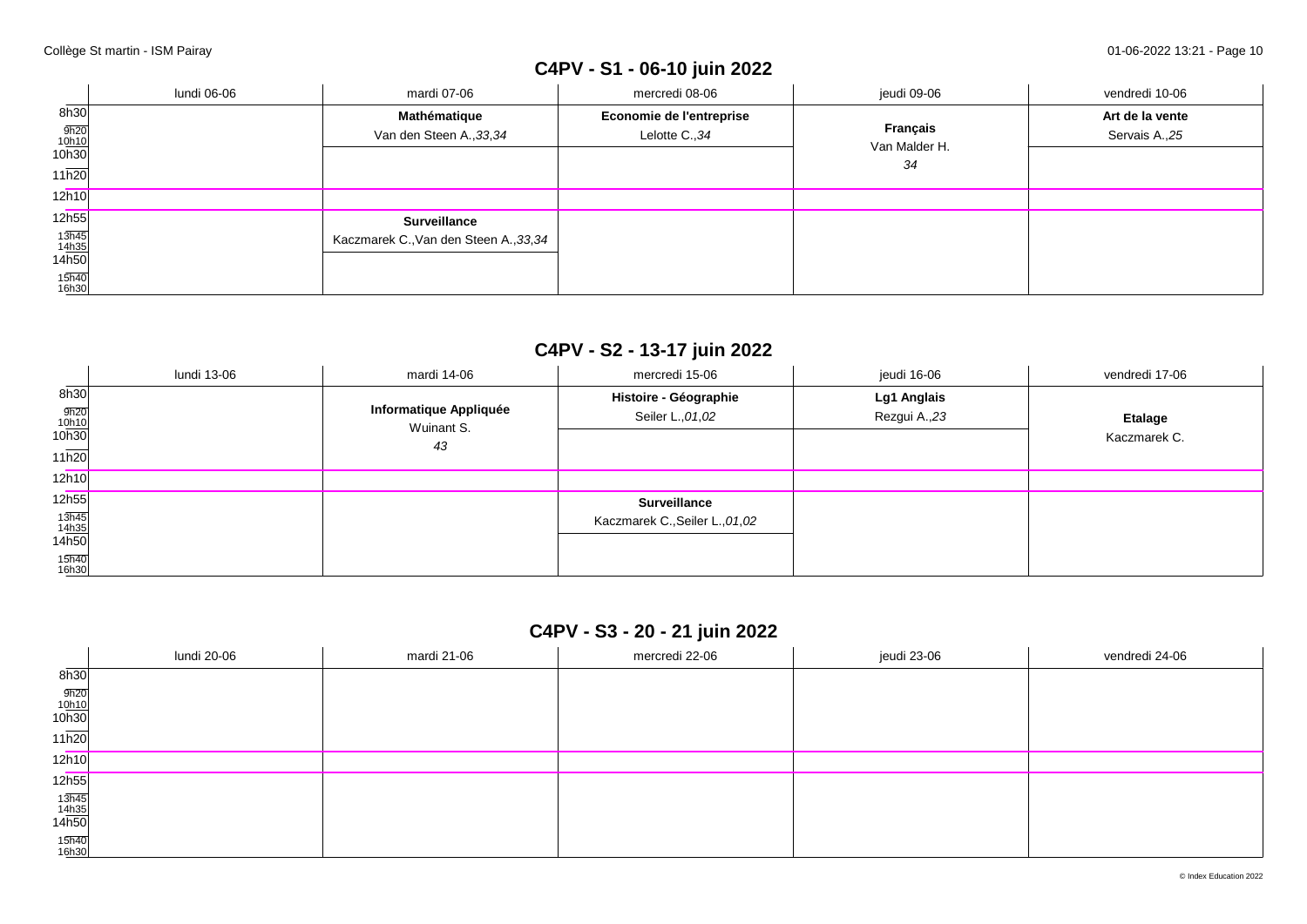# **C4TQ - S1 - 06-10 juin 2022**

|                                                    | lundi 06-06 | mardi 07-06                                                       | mercredi 08-06                       | jeudi 09-06                         | vendredi 10-06                   |
|----------------------------------------------------|-------------|-------------------------------------------------------------------|--------------------------------------|-------------------------------------|----------------------------------|
| 8h30<br>$\frac{9h20}{10h10}$<br>10h30<br>11h20     |             | Epreuve intégrée<br>Dal Chele M., Lelotte C., Wuinant S.<br>41,43 | <b>Français</b><br>Andrulli L.<br>32 | Lg2<br>Elias J., Michel C.<br>26,28 | <b>Sciences</b><br>Jehaes H., 42 |
| 12h10                                              |             |                                                                   |                                      |                                     |                                  |
| 12h55                                              |             |                                                                   |                                      |                                     |                                  |
| $\frac{13\overline{h45}}{14\underline{h35}}$ 14h50 |             |                                                                   |                                      |                                     |                                  |
| 15h40<br>16h30                                     |             |                                                                   |                                      |                                     |                                  |

## **C4TQ - S2 - 13-17 juin 2022**

|                                        | lundi 13-06   | mardi 14-06           | mercredi 15-06       | jeudi 16-06 | vendredi 17-06 |
|----------------------------------------|---------------|-----------------------|----------------------|-------------|----------------|
| $\overline{\phantom{a}}$<br>8h30       | Lg1 Anglais   | Histoire - Géographie | Mathématique         |             |                |
| 9h20<br>10h10                          | Rezgui A., 23 | Pelini T., 33         | Van den Steen A., 33 |             |                |
| 10h30                                  |               |                       |                      |             |                |
| 11h20                                  |               |                       |                      |             |                |
| 12h10                                  |               |                       |                      |             |                |
| 12h55                                  |               |                       |                      |             |                |
| $\frac{13\overline{h45}}{14h35}$ 14h50 |               |                       |                      |             |                |
|                                        |               |                       |                      |             |                |
| 15h40<br>16h30                         |               |                       |                      |             |                |

## **C4TQ - S3 - 20 - 21 juin 2022**

|                                                       | lundi 20-06 | mardi 21-06 | mercredi 22-06 | jeudi 23-06 | vendredi 24-06 |
|-------------------------------------------------------|-------------|-------------|----------------|-------------|----------------|
| $\overline{\phantom{a}}$<br>8h30                      |             |             |                |             |                |
| $\frac{9h20}{10h10}$<br>10h30                         |             |             |                |             |                |
| 11h20                                                 |             |             |                |             |                |
| 12h10                                                 |             |             |                |             |                |
| 12h55                                                 |             |             |                |             |                |
| $\frac{13\overline{h45}}{14\underline{h35}}$<br>14h50 |             |             |                |             |                |
| 15h40<br>16h30                                        |             |             |                |             |                |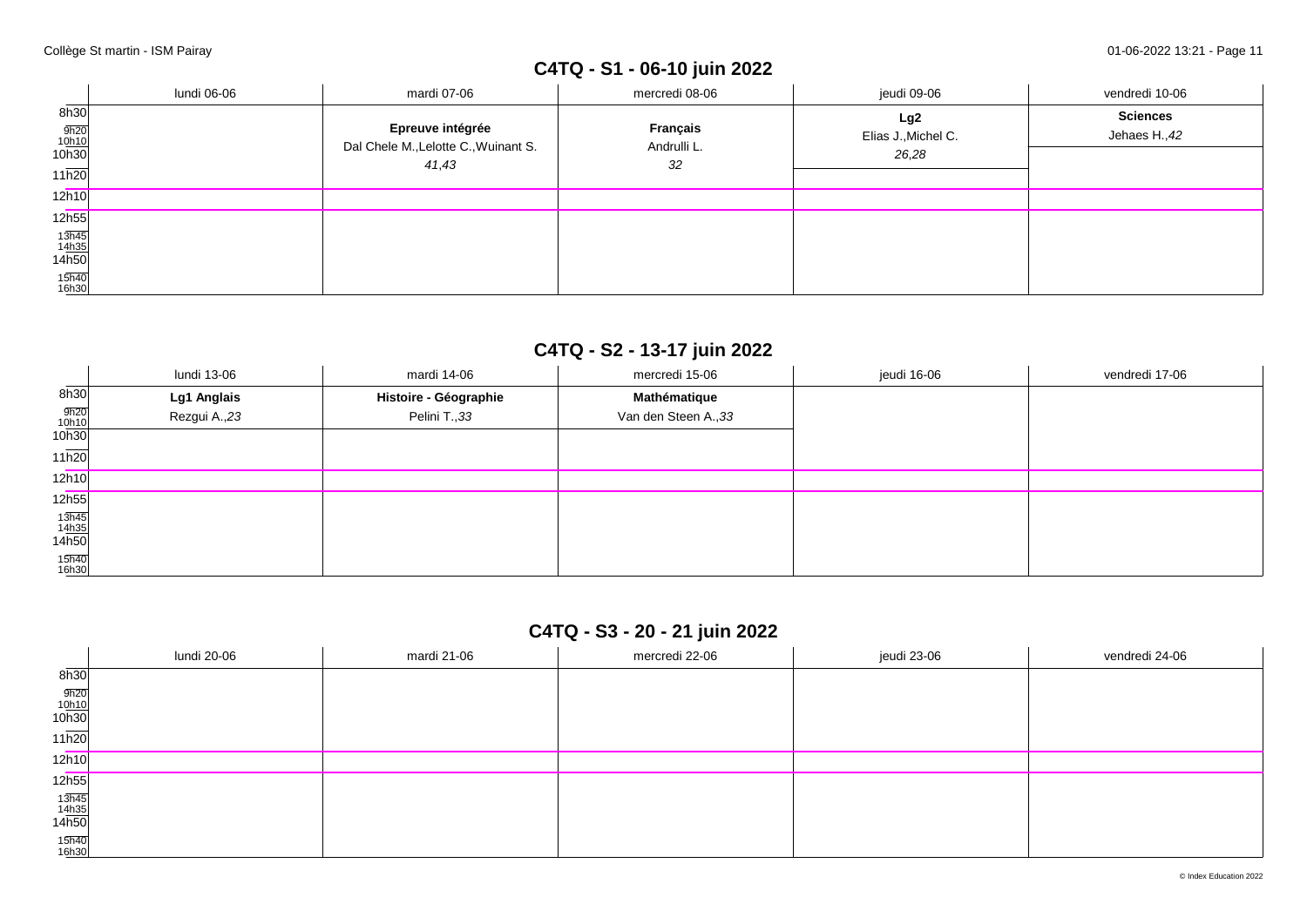# **C5GT - S1 - 06-10 juin 2022**

|                                                             | lundi 06-06 | mardi 07-06                               |                                                    | mercredi 08-06                                  | jeudi 09-06                                                             | vendredi 10-06 |
|-------------------------------------------------------------|-------------|-------------------------------------------|----------------------------------------------------|-------------------------------------------------|-------------------------------------------------------------------------|----------------|
| 8h30<br>$\frac{9h20}{10h10}$<br>10h30<br>11h20              |             | Opt56g, Heuveneers F.<br>[COPT56GGR.1],36 | Opt56g<br>Legros J.<br>[COPT56GGR.2]<br><b>B20</b> | Français<br>Dewez F.<br>36                      | <b>Sciences</b><br>Dambermont D., Delcambre S., Tilkin J.<br>33, 35, 37 |                |
| 12h10                                                       |             |                                           |                                                    |                                                 |                                                                         |                |
| 12h55                                                       |             |                                           |                                                    |                                                 |                                                                         |                |
| $\frac{13\overline{h45}}{14h35}$<br>14h50<br>15h40<br>16h30 |             |                                           |                                                    | <b>Surveillance</b><br>Dewez F., Piron J.<br>36 |                                                                         |                |

## **C5GT - S2 - 13-17 juin 2022**

|                                                             | lundi 13-06                    | mardi 14-06                 | mercredi 15-06                        | jeudi 16-06                         | vendredi 17-06               |
|-------------------------------------------------------------|--------------------------------|-----------------------------|---------------------------------------|-------------------------------------|------------------------------|
| 8h30<br>$\frac{9h20}{10h10}$<br>10h30<br>$11\overline{h20}$ | Mathématique<br>Piron J.<br>16 | Géographie<br>Pelini T., 32 | Lg2<br>Michel C., Putzeys D.<br>26,28 | <b>Histoire</b><br>Bruyère A.<br>01 | Lg1 Anglais<br>Bovy C.<br>34 |
| 12h10                                                       |                                |                             |                                       |                                     |                              |
| 12h55                                                       |                                |                             |                                       |                                     |                              |
| $\frac{13\overline{h45}}{14\underline{h35}}$ 14h50          |                                |                             |                                       |                                     |                              |
| 15h40<br>16h30                                              |                                |                             |                                       |                                     |                              |

## **C5GT - S3 - 20 - 21 juin 2022**

|                                                       | lundi 20-06 | mardi 21-06 | mercredi 22-06 | jeudi 23-06 | vendredi 24-06 |
|-------------------------------------------------------|-------------|-------------|----------------|-------------|----------------|
| $\overline{\phantom{a}}$<br>8h30                      |             |             |                |             |                |
| $\frac{9h20}{10h10}$<br>10h30                         |             |             |                |             |                |
| 11h20                                                 |             |             |                |             |                |
| 12h10                                                 |             |             |                |             |                |
| 12h55                                                 |             |             |                |             |                |
| $\frac{13\overline{h45}}{14\underline{h35}}$<br>14h50 |             |             |                |             |                |
| 15h40<br>16h30                                        |             |             |                |             |                |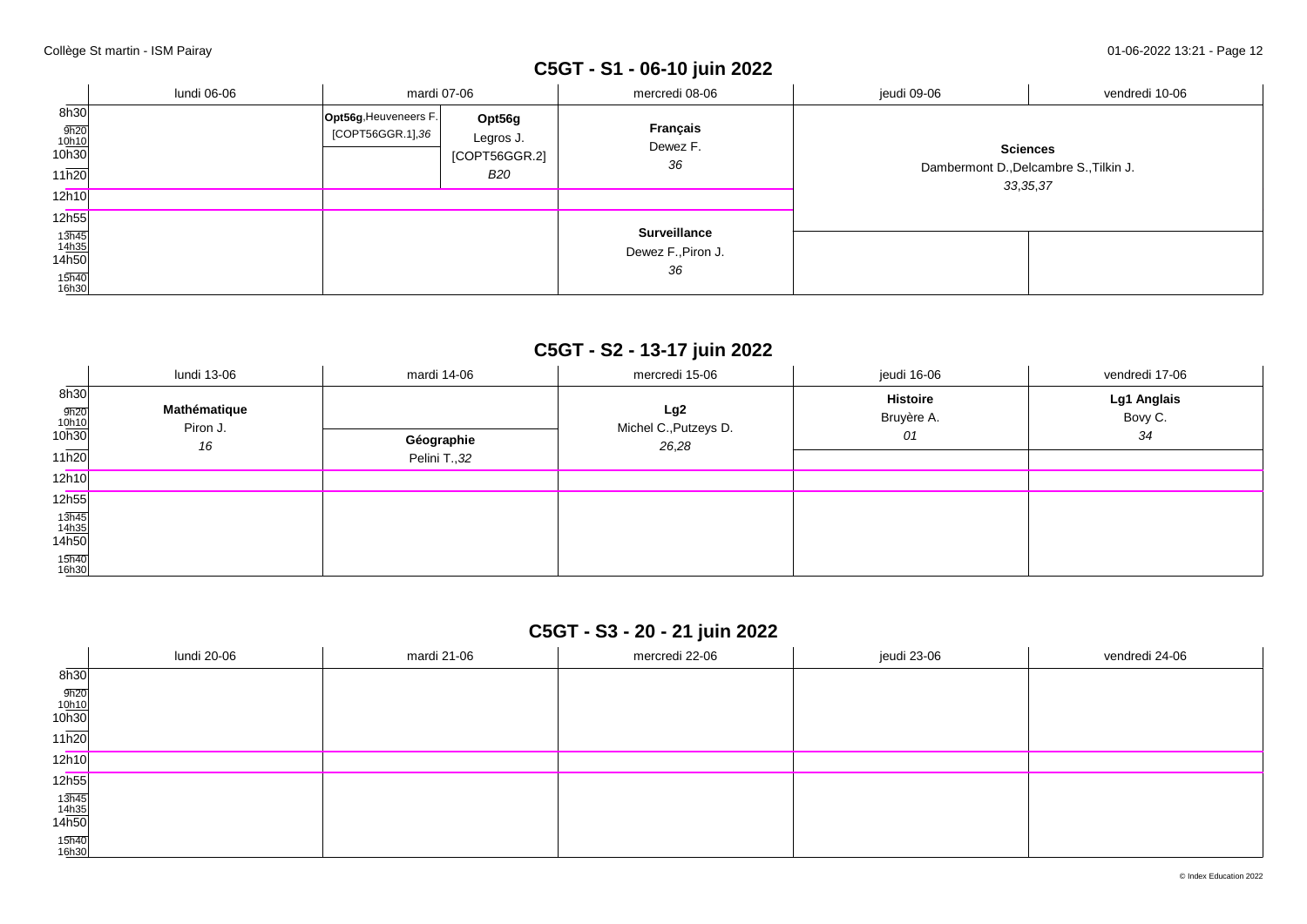## **C5PAAA - S1 - 06-10 juin 2022**

|                                                                                                              | lundi 06-06 | mardi 07-06 | mercredi 08-06 | jeudi 09-06                 | vendredi 10-06   |
|--------------------------------------------------------------------------------------------------------------|-------------|-------------|----------------|-----------------------------|------------------|
| 8h30                                                                                                         |             |             |                |                             |                  |
|                                                                                                              |             |             |                | <b>AIP</b>                  | Epreuve intégrée |
| $\frac{9h20}{10h10}$<br>10h30                                                                                |             |             |                | Dal Chele M., De Michele S. | Wijckmans D.     |
| 11h20                                                                                                        |             |             |                | 41                          | 01,02            |
| 12h10                                                                                                        |             |             |                |                             |                  |
| 12h55                                                                                                        |             |             |                |                             |                  |
| $\begin{array}{r} 13\overline{\text{h}45} \\ 14\overline{\text{h}35} \\ 14\overline{\text{h}50} \end{array}$ |             |             |                |                             |                  |
|                                                                                                              |             |             |                |                             |                  |
| 15h40<br>16h30                                                                                               |             |             |                |                             |                  |

## **C5PAAA - S2 - 13-17 juin 2022**

|                                                                                  | lundi 13-06                           | mardi 14-06                                                       | mercredi 15-06                                               | jeudi 16-06                    | vendredi 17-06       |
|----------------------------------------------------------------------------------|---------------------------------------|-------------------------------------------------------------------|--------------------------------------------------------------|--------------------------------|----------------------|
| 8h30<br>9h20<br>10h10<br>10h30<br>11h20                                          | <b>Histoire</b><br>Bruyère A., 35, 36 | Sciences, Dambermont D.<br><c5paaa> C5PAAAG3, 12, 16</c5paaa>     | <b>Formation Sociale et Economique</b><br>Cuvellier T.<br>03 | Lg1 Anglais<br>Sacco A.<br>B21 | Français<br>Dewez C. |
| 12h10                                                                            |                                       |                                                                   |                                                              |                                |                      |
| 12h55<br>$\frac{13\overline{h45}}{14\underline{h35}}$<br>14h50<br>15h40<br>16h30 |                                       | Surveillance, Dambermont D.<br><c5paaa> C5PAAAG3, 12, 16</c5paaa> |                                                              |                                |                      |

## **C5PAAA - S3 - 20 - 21 juin 2022**

|                                                        | lundi 20-06 | mardi 21-06 | mercredi 22-06 | jeudi 23-06 | vendredi 24-06 |
|--------------------------------------------------------|-------------|-------------|----------------|-------------|----------------|
| 8h30                                                   |             |             |                |             |                |
| $\frac{9h20}{10h10}$<br>10h30                          |             |             |                |             |                |
| 11h20                                                  |             |             |                |             |                |
| 12h10                                                  |             |             |                |             |                |
| 12 <sub>h55</sub>                                      |             |             |                |             |                |
| $\begin{array}{r} 13h45 \\ 14h35 \\ 14h50 \end{array}$ |             |             |                |             |                |
| 15h40<br>16h30                                         |             |             |                |             |                |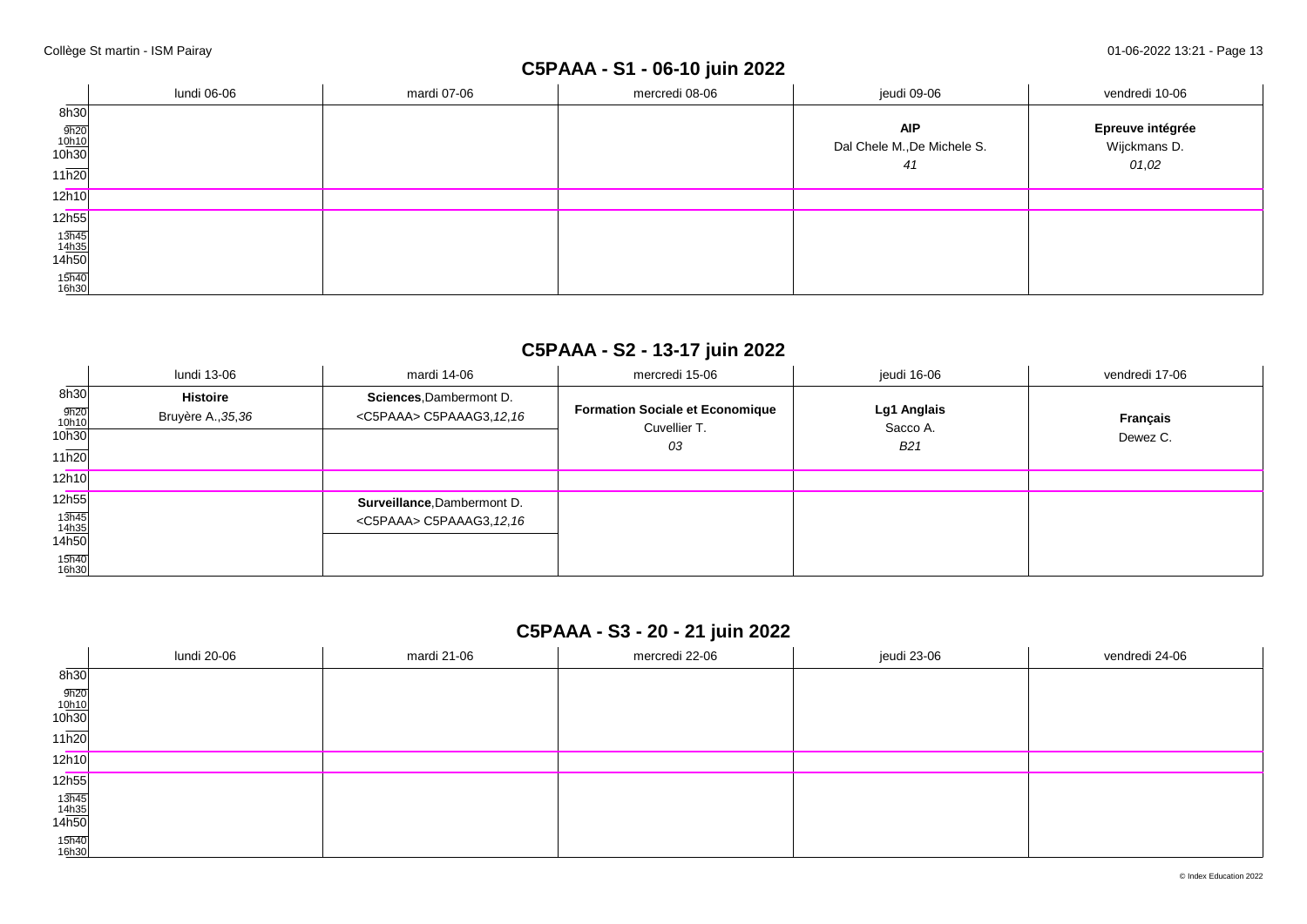# **C5PV - S1 - 06-10 juin 2022**

|                                                       | lundi 06-06 | mardi 07-06 | mercredi 08-06                | jeudi 09-06                                     | vendredi 10-06                                 |
|-------------------------------------------------------|-------------|-------------|-------------------------------|-------------------------------------------------|------------------------------------------------|
| 8h30<br>$\frac{9h20}{10h10}$<br>10h30<br>11h20        |             |             | Lg1 Anglais<br>Sacco A.<br>35 | <b>AIP</b><br>Dal Chele M., De Michele S.<br>41 | <b>Gestion Informatique</b><br>Docquier A., 03 |
| 12h10                                                 |             |             |                               |                                                 |                                                |
| 12h55                                                 |             |             |                               |                                                 |                                                |
| $\frac{13\overline{h45}}{14\underline{h35}}$<br>14h50 |             |             |                               |                                                 |                                                |
| 15h40<br>16h30                                        |             |             |                               |                                                 |                                                |

## **C5PV - S2 - 13-17 juin 2022**

|                                                                                  | lundi 13-06                    | mardi 14-06                                                 | mercredi 15-06       | jeudi 16-06                                                  | vendredi 17-06 |
|----------------------------------------------------------------------------------|--------------------------------|-------------------------------------------------------------|----------------------|--------------------------------------------------------------|----------------|
| 8h30<br>9h20<br>10h10<br>10h30<br>11h20                                          | Histoire<br>Bruyère A., 35, 36 | Sciences, Dambermont D.<br><c5pv> C5PVG3, 12, 16</c5pv>     | Français<br>Dewez C. | <b>Formation Sociale et Economique</b><br>Cuvellier T.<br>09 |                |
| 12h10                                                                            |                                |                                                             |                      |                                                              |                |
| 12h55<br>$\frac{13\overline{h45}}{14\underline{h35}}$<br>14h50<br>15h40<br>16h30 |                                | Surveillance, Dambermont D.<br><c5pv> C5PVG3, 12, 16</c5pv> |                      |                                                              |                |

## **C5PV - S3 - 20 - 21 juin 2022**

|                                                        | lundi 20-06 | mardi 21-06 | mercredi 22-06 | jeudi 23-06 | vendredi 24-06 |
|--------------------------------------------------------|-------------|-------------|----------------|-------------|----------------|
| $\overline{\phantom{a}}$<br>8h30                       |             |             |                |             |                |
| $\frac{9h20}{10h10}$<br>10h30                          |             |             |                |             |                |
| $11\overline{h20}$                                     |             |             |                |             |                |
| 12h10                                                  |             |             |                |             |                |
| 12 <sub>h55</sub>                                      |             |             |                |             |                |
| $\begin{array}{r} 13h45 \\ 14h35 \\ 14h50 \end{array}$ |             |             |                |             |                |
| 15h40<br>16h30                                         |             |             |                |             |                |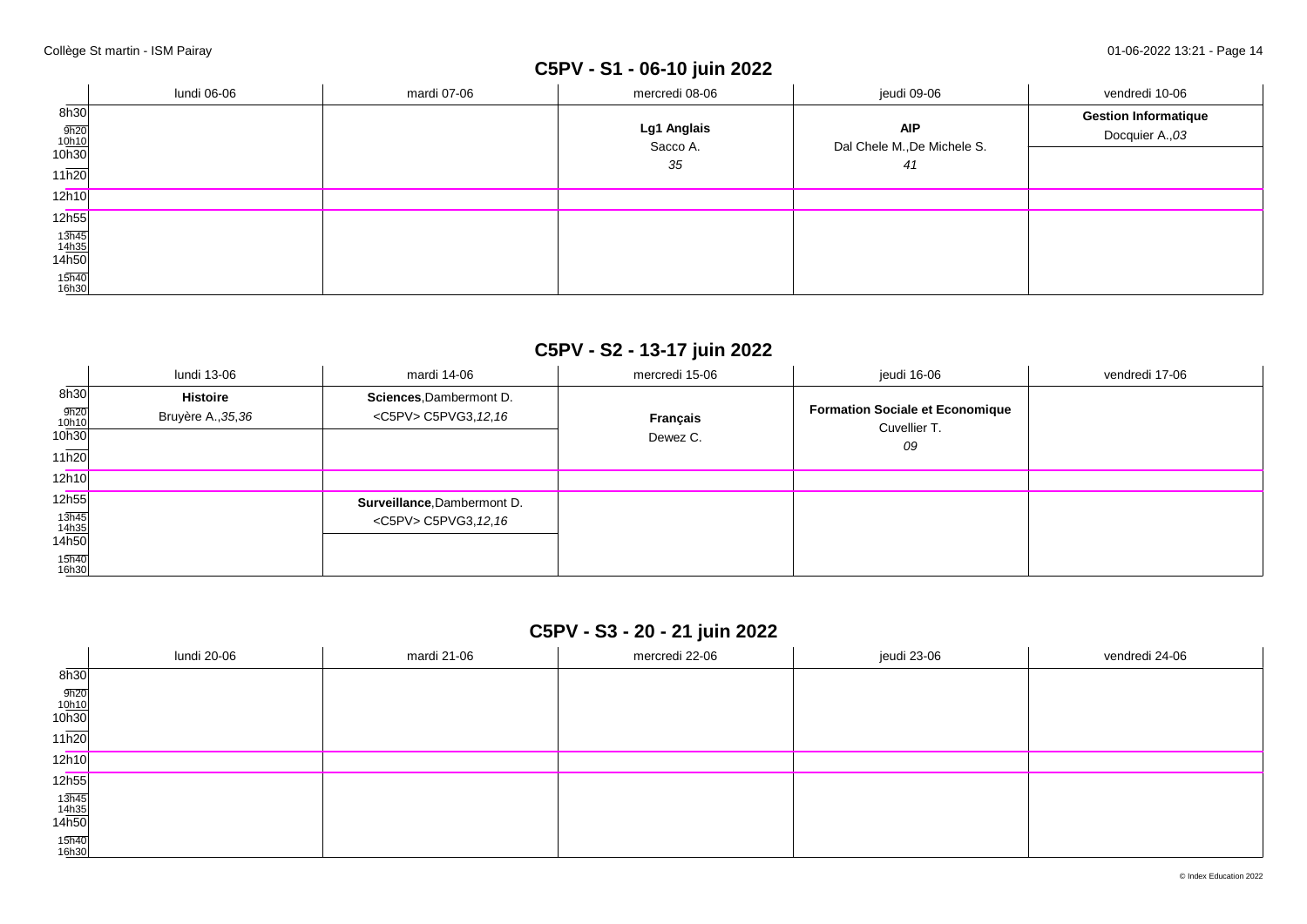## **C5TQC1 - S1 - 06-10 juin 2022**

|                                                       | lundi 06-06 | mardi 07-06 | mercredi 08-06 | jeudi 09-06          | vendredi 10-06  |
|-------------------------------------------------------|-------------|-------------|----------------|----------------------|-----------------|
| 8h30                                                  |             |             |                |                      |                 |
|                                                       |             | Lg1 Anglais | Mathématique   | Lg1 Anglais          | <b>Français</b> |
| $\frac{9h20}{10h10}$<br>10h30                         |             | Rezgui A.   | Delcambre S.   | Rezgui A.            | Martin A.       |
| 11h20                                                 |             | 23          | 12             | 09,36                | 28              |
| 12h10                                                 |             |             |                |                      |                 |
| 12h55                                                 |             |             |                |                      |                 |
| $\frac{13\overline{h45}}{14\underline{h35}}$<br>14h50 |             |             |                | <b>Surveillance</b>  |                 |
|                                                       |             |             |                | Dupont G., Rezgui A. |                 |
| 15h40<br>16h30                                        |             |             |                | 31,36                |                 |

## **C5TQC1 - S2 - 13-17 juin 2022**

|                                                | lundi 13-06                           | mardi 14-06                                           | mercredi 15-06                                          | ieudi 16-06                                                       | vendredi 17-06                                        |
|------------------------------------------------|---------------------------------------|-------------------------------------------------------|---------------------------------------------------------|-------------------------------------------------------------------|-------------------------------------------------------|
| 8h30<br>$\frac{9h20}{10h10}$<br>10h30<br>11h20 | Lg2<br>Michel C., Putzeys D.<br>26,37 | Epreuve intégrée<br>Cuvellier T., Legros J.<br>01,B20 | <b>Formation Sociale et Economique</b><br>Pelini T., 32 | Sciences, Dambermont D.<br><c5tqc1> C5TQC1G3</c5tqc1>             | Histoire - Géographie<br>Pelini T., 33, 37            |
| 12h10                                          |                                       |                                                       |                                                         |                                                                   |                                                       |
| 12h55<br>$13h45$<br>$14h35$<br>14h50           |                                       |                                                       |                                                         | Surveillance, Dambermont D., Noé B.<br><c5tqc1> C5TQC1G3</c5tqc1> | <b>Surveillance</b><br>Docquier A., Pelini T., 33, 37 |
| 15h40<br>16h30                                 |                                       |                                                       |                                                         |                                                                   |                                                       |

## **C5TQC1 - S3 - 20 - 21 juin 2022**

|                                | lundi 20-06 | mardi 21-06 | mercredi 22-06 | jeudi 23-06 | vendredi 24-06 |
|--------------------------------|-------------|-------------|----------------|-------------|----------------|
| 8h30                           |             |             |                |             |                |
| $\frac{9h20}{10h10}$<br>10h30  |             |             |                |             |                |
| 11h20                          |             |             |                |             |                |
| 12h10                          |             |             |                |             |                |
| 12h55                          |             |             |                |             |                |
| $\frac{13h45}{14h35}$<br>14h50 |             |             |                |             |                |
| 15h40<br>16h30                 |             |             |                |             |                |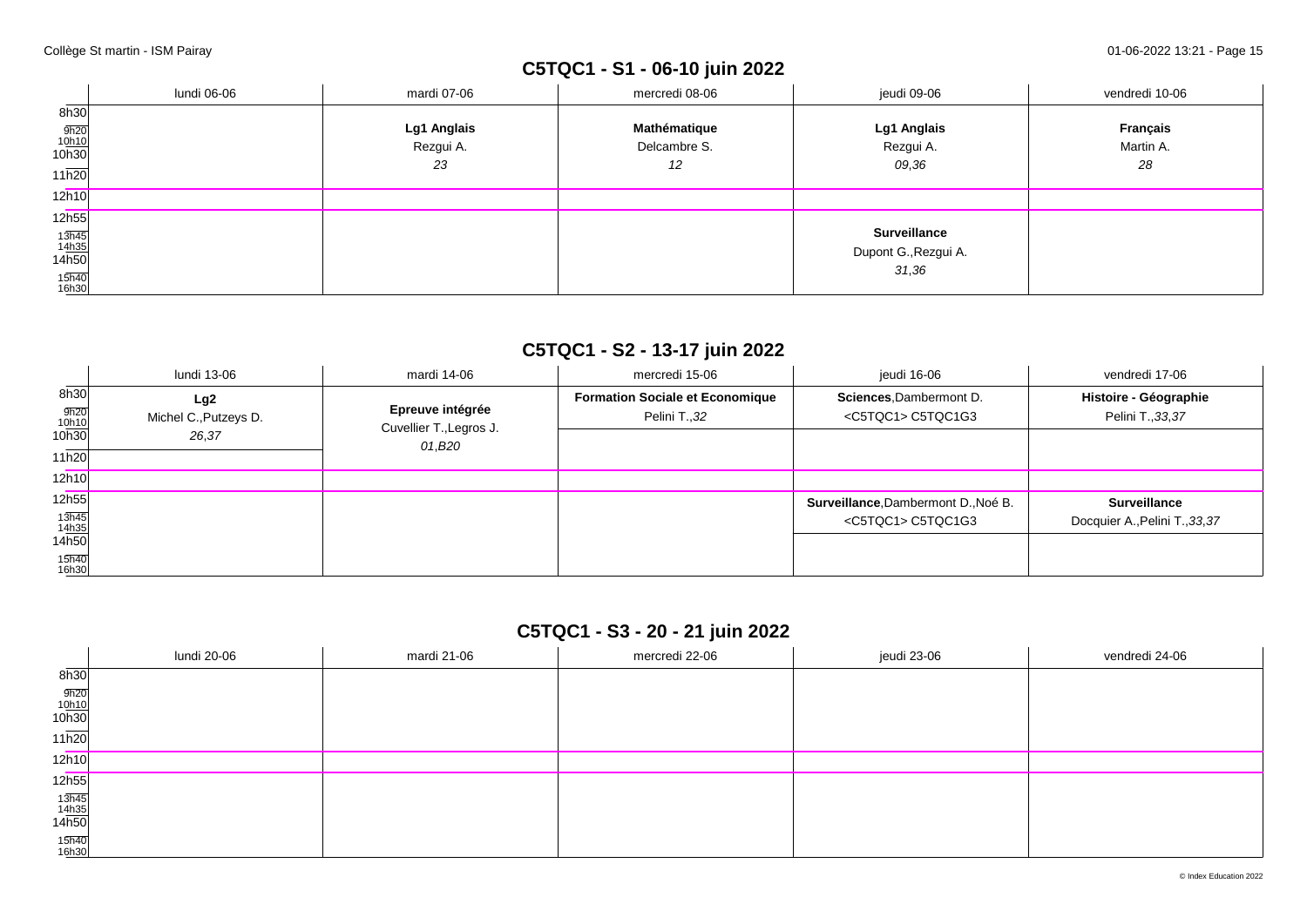## **C5TQC2 - S1 - 06-10 juin 2022**

|                                        | lundi 06-06 | mardi 07-06  | mercredi 08-06          | jeudi 09-06                                          | vendredi 10-06 |
|----------------------------------------|-------------|--------------|-------------------------|------------------------------------------------------|----------------|
| 8h30                                   |             |              |                         |                                                      |                |
|                                        |             | Mathématique | Epreuve intégrée        | Lg1 Anglais                                          | Français       |
| $\frac{9h20}{10h10}$<br>10h30          |             | Jehaes H.    | Cuvellier T., Legros J. | Rezgui A.                                            | Bonfond E.     |
| 11h20                                  |             | 09           | 01,B20                  | 09,36                                                | 31             |
| 12h10                                  |             |              |                         |                                                      |                |
| 12h55                                  |             |              |                         |                                                      |                |
| $\frac{13\overline{h45}}{14h35}$ 14h50 |             |              |                         | <b>Surveillance</b><br>Dupont G., Rezgui A.<br>31,36 |                |
| 15h40<br>16h30                         |             |              |                         |                                                      |                |

## **C5TQC2 - S2 - 13-17 juin 2022**

|                                        | lundi 13-06                           | mardi 14-06                                                 | mercredi 15-06 | ieudi 16-06                                                       | vendredi 17-06                                        |
|----------------------------------------|---------------------------------------|-------------------------------------------------------------|----------------|-------------------------------------------------------------------|-------------------------------------------------------|
| 8h30<br>$\frac{9h20}{10h10}$<br>10h30  | Lg2<br>Michel C., Putzeys D.<br>26,37 | <b>Formation Sociale et Economique</b><br>Heuveneers F., 35 |                | Sciences, Dambermont D.<br><c5tqc2> C5TQC2G3</c5tqc2>             | Histoire - Géographie<br>Pelini T., 33, 37            |
| 11h20<br>12h10                         |                                       |                                                             |                |                                                                   |                                                       |
| 12h55<br>$\frac{13h45}{14h35}$ $14h50$ |                                       |                                                             |                | Surveillance, Dambermont D., Noé B.<br><c5tqc2> C5TQC2G3</c5tqc2> | <b>Surveillance</b><br>Docquier A., Pelini T., 33, 37 |
| 15h40<br>16h30                         |                                       |                                                             |                |                                                                   |                                                       |

## **C5TQC2 - S3 - 20 - 21 juin 2022**

|                                | lundi 20-06 | mardi 21-06 | mercredi 22-06 | jeudi 23-06 | vendredi 24-06 |
|--------------------------------|-------------|-------------|----------------|-------------|----------------|
| 8h30                           |             |             |                |             |                |
| $\frac{9h20}{10h10}$<br>10h30  |             |             |                |             |                |
| 11h20                          |             |             |                |             |                |
| 12h10                          |             |             |                |             |                |
| 12h55                          |             |             |                |             |                |
| $\frac{13h45}{14h35}$<br>14h50 |             |             |                |             |                |
| 15h40<br>16h30                 |             |             |                |             |                |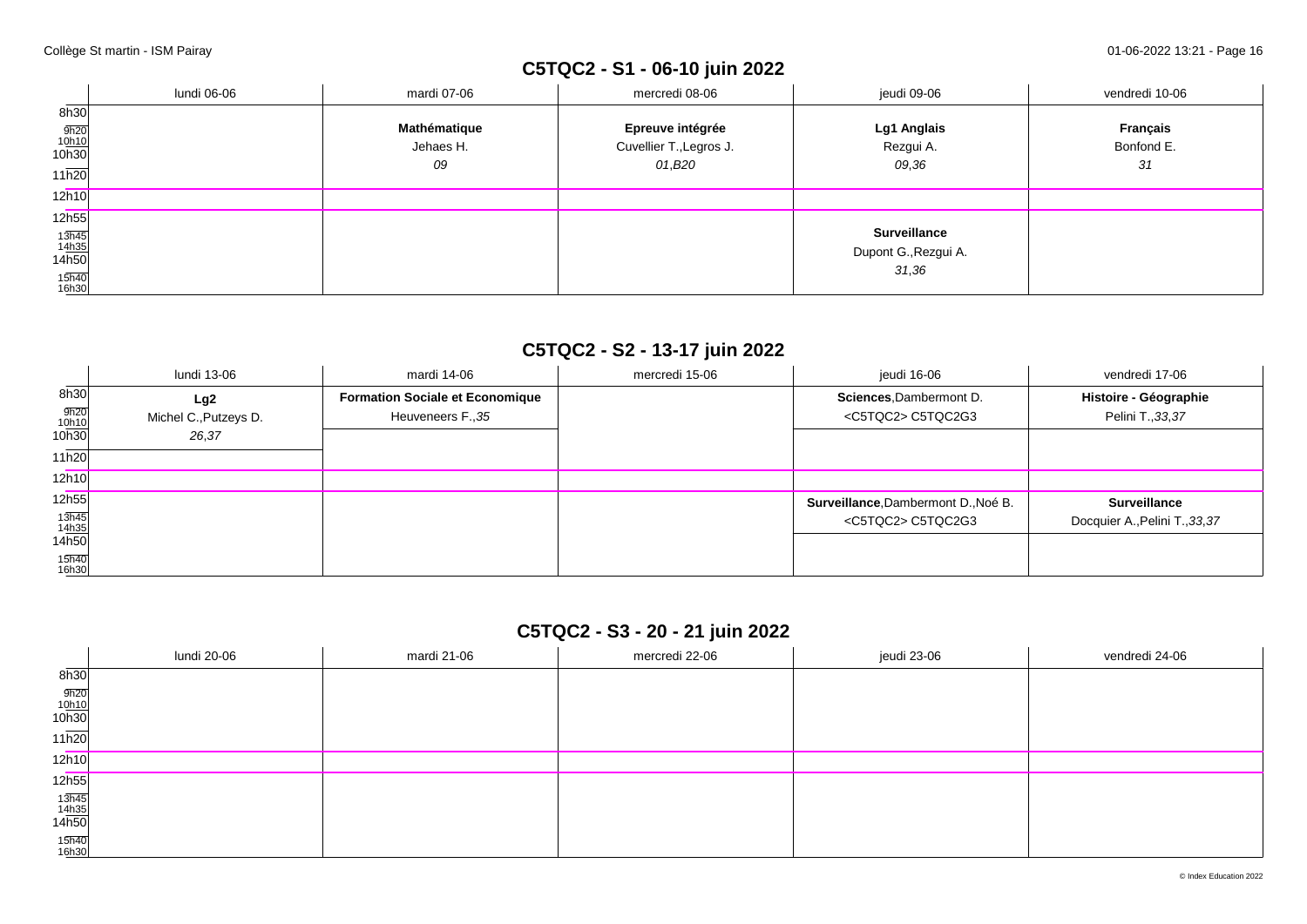## **C5TQTB - S1 - 06-10 juin 2022**

|                                        | lundi 06-06 | mardi 07-06  | mercredi 08-06 | jeudi 09-06                                          | vendredi 10-06 |
|----------------------------------------|-------------|--------------|----------------|------------------------------------------------------|----------------|
| 8h30                                   |             |              |                |                                                      |                |
|                                        |             | Mathématique |                | Lg1 Anglais                                          | Français       |
| $\frac{9h20}{10h10}$<br>10h30          |             | Jehaes H.    |                | Rezgui A.                                            | Bonfond E.     |
| 11h20                                  |             | 09           |                | 09,36                                                | 31             |
| 12h10                                  |             |              |                |                                                      |                |
| 12h55                                  |             |              |                |                                                      |                |
| $\frac{13\overline{h45}}{14h35}$ 14h50 |             |              |                | <b>Surveillance</b><br>Dupont G., Rezgui A.<br>31,36 |                |
| 15h40<br>16h30                         |             |              |                |                                                      |                |

## **C5TQTB - S2 - 13-17 juin 2022**

|                                                | lundi 13-06                           | mardi 14-06                                                 | mercredi 15-06                                               | ieudi 16-06                                                       | vendredi 17-06                                        |
|------------------------------------------------|---------------------------------------|-------------------------------------------------------------|--------------------------------------------------------------|-------------------------------------------------------------------|-------------------------------------------------------|
| 8h30<br>$\frac{9h20}{10h10}$<br>10h30<br>11h20 | Lg2<br>Michel C., Putzeys D.<br>26,37 | <b>Formation Sociale et Economique</b><br>Heuveneers F., 35 | Epreuve intégrée<br>Dal Chele M., Legros J., Paulus K.<br>41 | Sciences, Dambermont D.<br><c5tqtb> C5TQTBG3</c5tqtb>             | Histoire - Géographie<br>Pelini T., 33, 37            |
| 12h10                                          |                                       |                                                             |                                                              |                                                                   |                                                       |
| 12h55<br>13h45<br>14h35<br>14h50               |                                       |                                                             |                                                              | Surveillance, Dambermont D., Noé B.<br><c5tqtb> C5TQTBG3</c5tqtb> | <b>Surveillance</b><br>Docquier A., Pelini T., 33, 37 |
| 15h40<br>16h30                                 |                                       |                                                             |                                                              |                                                                   |                                                       |

## **C5TQTB - S3 - 20 - 21 juin 2022**

|                                                        | lundi 20-06 | mardi 21-06 | mercredi 22-06 | jeudi 23-06 | vendredi 24-06 |
|--------------------------------------------------------|-------------|-------------|----------------|-------------|----------------|
| 8h30                                                   |             |             |                |             |                |
| $\frac{9h20}{10h10}$<br>10h30                          |             |             |                |             |                |
| 11h20                                                  |             |             |                |             |                |
| 12h10                                                  |             |             |                |             |                |
| 12h55                                                  |             |             |                |             |                |
| $\begin{array}{r} 13h45 \\ 14h35 \\ 14h50 \end{array}$ |             |             |                |             |                |
| 15h40<br>16h30                                         |             |             |                |             |                |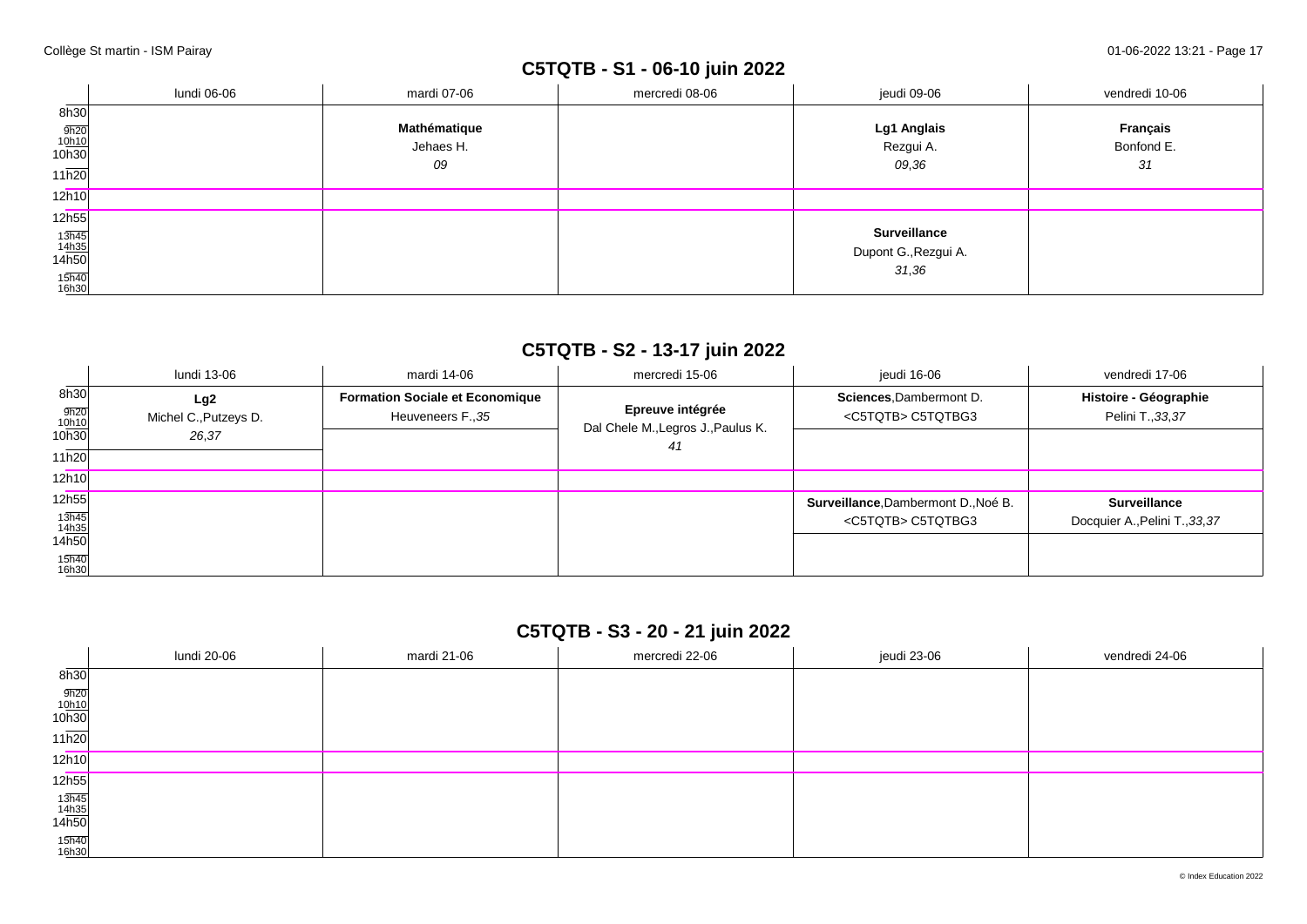# **C6GT - S1 - 06-10 juin 2022**

|                                                             | lundi 06-06 | mardi 07-06                               |                                                    | mercredi 08-06             | jeudi 09-06                                                             | vendredi 10-06 |
|-------------------------------------------------------------|-------------|-------------------------------------------|----------------------------------------------------|----------------------------|-------------------------------------------------------------------------|----------------|
| 8h30<br>$\frac{9h20}{10h10}$<br>10h30<br>11h20              |             | Opt56g, Heuveneers F.<br>[COPT56GGR.1],36 | Opt56g<br>Legros J.<br>[COPT56GGR.2]<br><b>B20</b> | Géographie<br>Pelini T.,37 | <b>Sciences</b><br>Dambermont D., Delcambre S., Tilkin J.<br>33, 35, 37 |                |
| 12h10                                                       |             |                                           |                                                    |                            |                                                                         |                |
| 12h55                                                       |             |                                           |                                                    |                            |                                                                         |                |
| $\frac{13\overline{h45}}{14\underline{h35}}$ 14h50<br>15h40 |             |                                           |                                                    |                            |                                                                         |                |
| 16h30                                                       |             |                                           |                                                    |                            |                                                                         |                |

## **C6GT - S2 - 13-17 juin 2022**

|                                                                         | lundi 13-06                        | mardi 14-06                  | mercredi 15-06                        | jeudi 16-06                                                                       | vendredi 17-06                           |
|-------------------------------------------------------------------------|------------------------------------|------------------------------|---------------------------------------|-----------------------------------------------------------------------------------|------------------------------------------|
| 8h30<br>$\frac{9h20}{10h10}$<br>10h30<br>11h20                          | Mathématique<br>Delcambre S.<br>12 | Lg1 Anglais<br>Bovy C.<br>34 | Lg2<br>Michel C., Putzeys D.<br>26,28 | <b>CESS Français</b><br>Dewez C., Dewez F.<br>34, 35, 36, 37                      | <b>CESS Histoire</b><br>Bruyère A.<br>36 |
| 12h10                                                                   |                                    |                              |                                       |                                                                                   |                                          |
| 12h55                                                                   |                                    |                              |                                       |                                                                                   |                                          |
| $\frac{13\overline{h45}}{14\underline{h35}}$<br>14h50<br>15h40<br>16h30 |                                    |                              |                                       | <b>Surveillance</b><br>Dewez C., Dewez F., Dupont G., Paulus K.<br>34, 35, 36, 37 |                                          |

## **C6GT - S3 - 20 - 21 juin 2022**

|                               | lundi 20-06 | mardi 21-06 | mercredi 22-06 | jeudi 23-06 | vendredi 24-06 |
|-------------------------------|-------------|-------------|----------------|-------------|----------------|
| 8h30                          |             |             |                |             |                |
|                               | Français    |             |                |             |                |
| $\frac{9h20}{10h10}$<br>10h30 | Dewez F.    |             |                |             |                |
| 11h20                         | 35          |             |                |             |                |
|                               |             |             |                |             |                |
| 12h10                         |             |             |                |             |                |
| 12h55                         |             |             |                |             |                |
|                               |             |             |                |             |                |
| $\frac{13h45}{14h35}$ 14h50   |             |             |                |             |                |
| 15h40<br>16h30                |             |             |                |             |                |
|                               |             |             |                |             |                |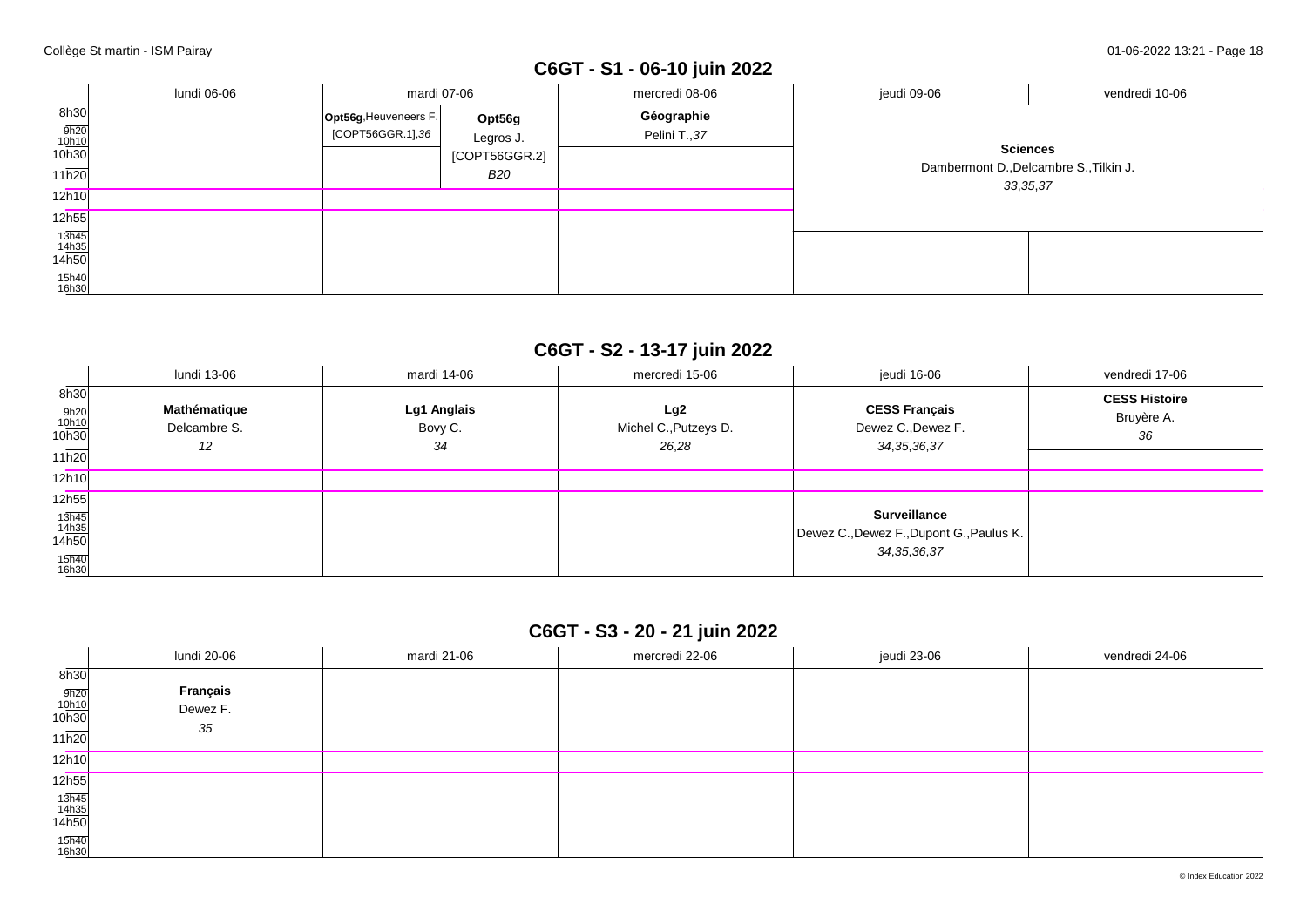## **C6PAAA - S1 - 06-10 juin 2022**

|                                                       | lundi 06-06 | mardi 07-06     | mercredi 08-06 | jeudi 09-06 | vendredi 10-06 |
|-------------------------------------------------------|-------------|-----------------|----------------|-------------|----------------|
| 8h30                                                  |             |                 |                |             |                |
|                                                       |             | <b>Sciences</b> | <b>AIP</b>     | Français    |                |
| $\frac{9h20}{10h10}$<br>10h30                         |             | Dambermont D.   | De Michele S.  | Dewez C.    |                |
| 11h20                                                 |             | 35,37           | 23             |             |                |
| 12h10                                                 |             |                 |                |             |                |
| 12h55                                                 |             |                 |                |             |                |
|                                                       |             |                 |                |             |                |
| $\frac{13\overline{h45}}{14\underline{h35}}$<br>14h50 |             |                 |                |             |                |
| 15h40<br>16h30                                        |             |                 |                |             |                |

## **C6PAAA - S2 - 13-17 juin 2022**

|                                                    | lundi 13-06                                                 | mardi 14-06 | mercredi 15-06                 | jeudi 16-06                                           | vendredi 17-06 |
|----------------------------------------------------|-------------------------------------------------------------|-------------|--------------------------------|-------------------------------------------------------|----------------|
| 8h30<br>$\frac{9h20}{10h10}$<br>10h30<br>11h20     | <b>Formation Sociale et Economique</b><br>Dupont G., 02, 33 |             | Lg1 Anglais<br>Sacco A.<br>B21 | Histoire - Géographie<br>Pelini T., 24, 31            |                |
| 12h10                                              |                                                             |             |                                |                                                       |                |
| 12h55<br>13h45<br>14h35<br>14h50<br>15h40<br>16h30 | <b>Surveillance</b><br>Dupont G., Paulus K., 32, 33         |             |                                | <b>Surveillance</b><br>Docquier A., Pelini T., 24, 31 |                |

## **C6PAAA - S3 - 20 - 21 juin 2022**

|                                                        | lundi 20-06 | mardi 21-06 | mercredi 22-06 | jeudi 23-06 | vendredi 24-06 |
|--------------------------------------------------------|-------------|-------------|----------------|-------------|----------------|
| 8h30                                                   |             |             |                |             |                |
| $\frac{9h20}{10h10}$<br>10h30                          |             |             |                |             |                |
| 11h20                                                  |             |             |                |             |                |
| 12h10                                                  |             |             |                |             |                |
| 12 <sub>h55</sub>                                      |             |             |                |             |                |
| $\begin{array}{r} 13h45 \\ 14h35 \\ 14h50 \end{array}$ |             |             |                |             |                |
| 15h40<br>16h30                                         |             |             |                |             |                |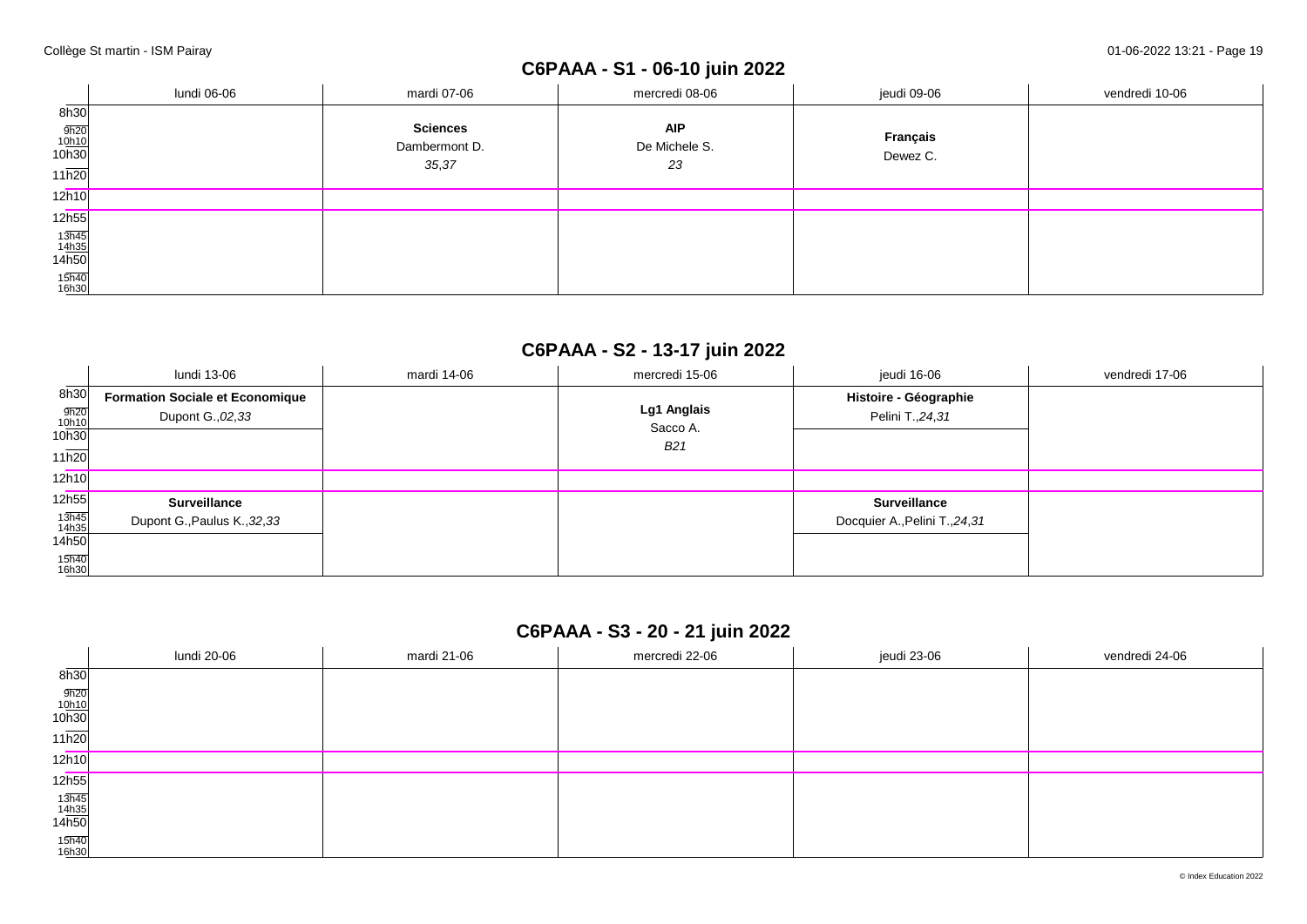# **C6PV - S1 - 06-10 juin 2022**

|                                                    | lundi 06-06 | mardi 07-06                               | mercredi 08-06                    | jeudi 09-06 | vendredi 10-06       |
|----------------------------------------------------|-------------|-------------------------------------------|-----------------------------------|-------------|----------------------|
| 8h30<br>$\frac{9h20}{10h10}$<br>10h30<br>11h20     |             | <b>Sciences</b><br>Dambermont D.<br>35,37 | <b>AIP</b><br>De Michele S.<br>23 |             | Français<br>Dewez C. |
| 12h10                                              |             |                                           |                                   |             |                      |
| 12h55                                              |             |                                           |                                   |             |                      |
| $\frac{13\overline{h45}}{14\underline{h35}}$ 14h50 |             |                                           |                                   |             |                      |
| 15h40<br>16h30                                     |             |                                           |                                   |             |                      |

## **C6PV - S2 - 13-17 juin 2022**

|                                                        | lundi 13-06                                                 | mardi 14-06                           | mercredi 15-06 | jeudi 16-06                                           | vendredi 17-06 |
|--------------------------------------------------------|-------------------------------------------------------------|---------------------------------------|----------------|-------------------------------------------------------|----------------|
| 8h30<br>$\frac{9h20}{10h10}$<br>10h30<br>11h20         | <b>Formation Sociale et Economique</b><br>Dupont G., 02, 33 | Lg1 Anglais<br>Sacco A.<br><b>B21</b> |                | Histoire - Géographie<br>Pelini T., 24, 31            |                |
| 12h10                                                  |                                                             |                                       |                |                                                       |                |
| 12h55<br>$13h45$<br>$14h35$<br>14h50<br>15h40<br>16h30 | <b>Surveillance</b><br>Dupont G., Paulus K., 32, 33         |                                       |                | <b>Surveillance</b><br>Docquier A., Pelini T., 24, 31 |                |

## **C6PV - S3 - 20 - 21 juin 2022**

|                                                        | lundi 20-06 | mardi 21-06 | mercredi 22-06 | jeudi 23-06 | vendredi 24-06 |
|--------------------------------------------------------|-------------|-------------|----------------|-------------|----------------|
| $\frac{1}{2}$<br>8h30                                  |             |             |                |             |                |
| $\frac{9h20}{10h10}$<br>10h30                          |             |             |                |             |                |
| 11h20                                                  |             |             |                |             |                |
| 12h10                                                  |             |             |                |             |                |
| 12h55                                                  |             |             |                |             |                |
| $\begin{array}{r} 13h45 \\ 14h35 \\ 14h50 \end{array}$ |             |             |                |             |                |
| 15h40<br>16h30                                         |             |             |                |             |                |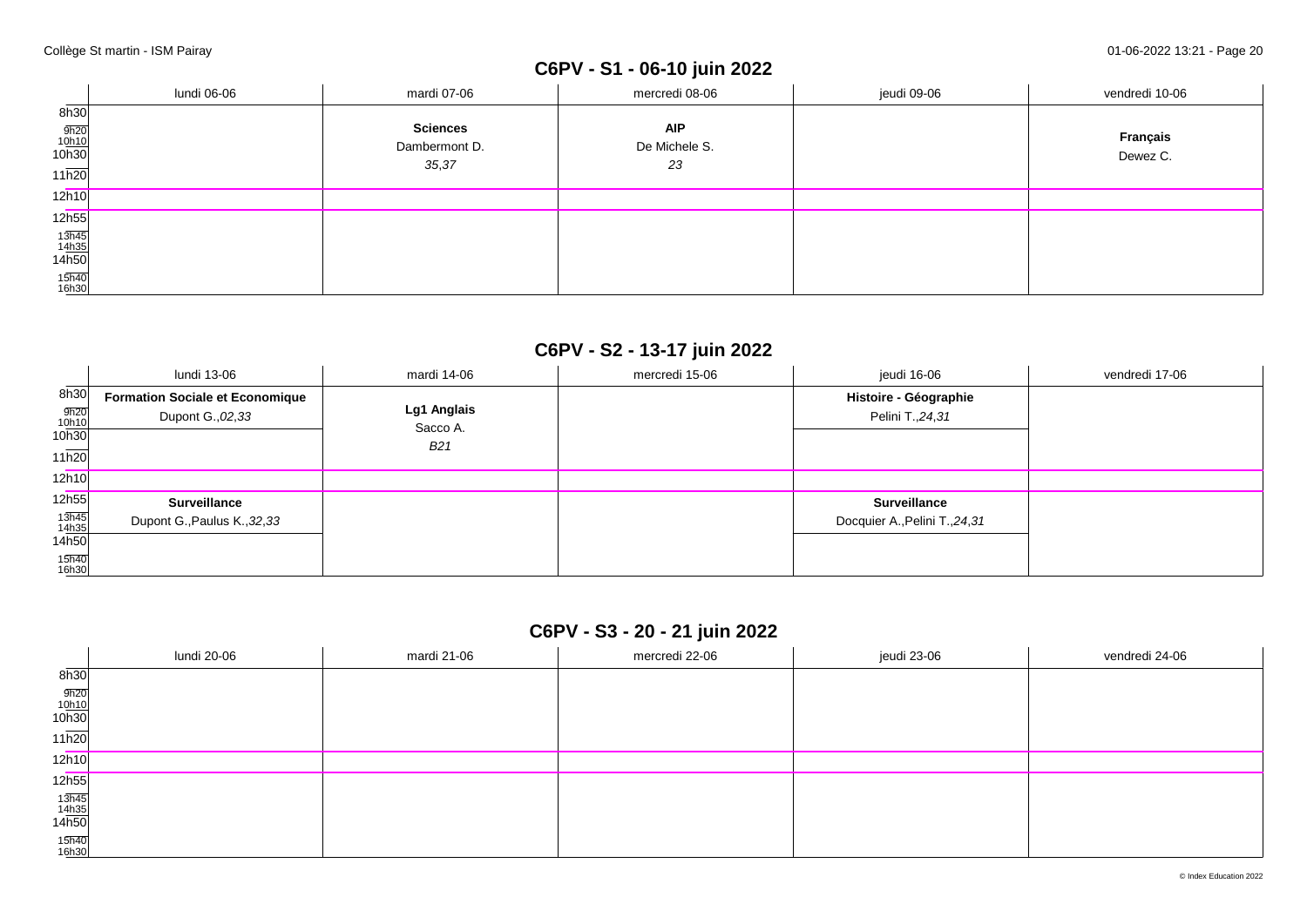# **C6TQTB - S1 - 06-10 juin 2022**

|                                                                                  | lundi 06-06 | mardi 07-06                                             | mercredi 08-06                                      | jeudi 09-06                    | vendredi 10-06               |
|----------------------------------------------------------------------------------|-------------|---------------------------------------------------------|-----------------------------------------------------|--------------------------------|------------------------------|
| 8h30<br>$\frac{9h20}{10h10}$<br>10h30<br>11h20                                   |             | Mathématique<br>Delcambre S.<br>12, 16                  | <b>Sciences</b><br>Dambermont D., Tilkin J., 16, 42 | <b>QEJS</b><br>Docquier A., 03 | Lg1 Anglais<br>Bovy C.<br>36 |
| 12h10                                                                            |             |                                                         |                                                     |                                |                              |
| 12h55<br>$\frac{13\overline{h45}}{14\underline{h35}}$<br>14h50<br>15h40<br>16h30 |             | <b>Surveillance</b><br>Delcambre S., Piron J.<br>12, 16 |                                                     |                                |                              |

## **C6TQTB - S2 - 13-17 juin 2022**

|                                                       | lundi 13-06                            | mardi 14-06  | mercredi 15-06  | jeudi 16-06                                                | vendredi 17-06 |
|-------------------------------------------------------|----------------------------------------|--------------|-----------------|------------------------------------------------------------|----------------|
| 8h30                                                  | <b>Formation Sociale et Economique</b> |              | <b>Histoire</b> | <b>CESS Français</b>                                       | Français       |
| 9h20<br>10h10                                         | Cuvellier T., 09                       | <b>AIP</b>   | Bruyère A., 36  | Dewez C., Dewez F.                                         | Dewez F.       |
| 10h30                                                 |                                        | Dal Chele M. |                 | 34, 35, 36, 37                                             | 35             |
| 11h20                                                 |                                        |              |                 |                                                            |                |
| 12h10                                                 |                                        |              |                 |                                                            |                |
| 12h55                                                 |                                        |              |                 |                                                            |                |
| $\frac{13\overline{h45}}{14\underline{h35}}$<br>14h50 |                                        |              |                 | <b>Surveillance</b>                                        |                |
|                                                       |                                        |              |                 | Dewez C., Dewez F., Dupont G., Paulus K.<br>34, 35, 36, 37 |                |
| 15h40<br>16h30                                        |                                        |              |                 |                                                            |                |

## **C6TQTB - S3 - 20 - 21 juin 2022**

|                                        | lundi 20-06               | mardi 21-06 | mercredi 22-06 | jeudi 23-06 | vendredi 24-06 |
|----------------------------------------|---------------------------|-------------|----------------|-------------|----------------|
| 8h30                                   | Lg2                       |             |                |             |                |
| $\frac{9h20}{10h10}$<br>10h30          | Michel C., Putzeys D., 28 |             |                |             |                |
|                                        |                           |             |                |             |                |
| 11h20                                  |                           |             |                |             |                |
| 12h10                                  |                           |             |                |             |                |
| 12h55                                  |                           |             |                |             |                |
| $\frac{13\overline{h45}}{14h35}$ 14h50 |                           |             |                |             |                |
|                                        |                           |             |                |             |                |
| 15h40<br>16h30                         |                           |             |                |             |                |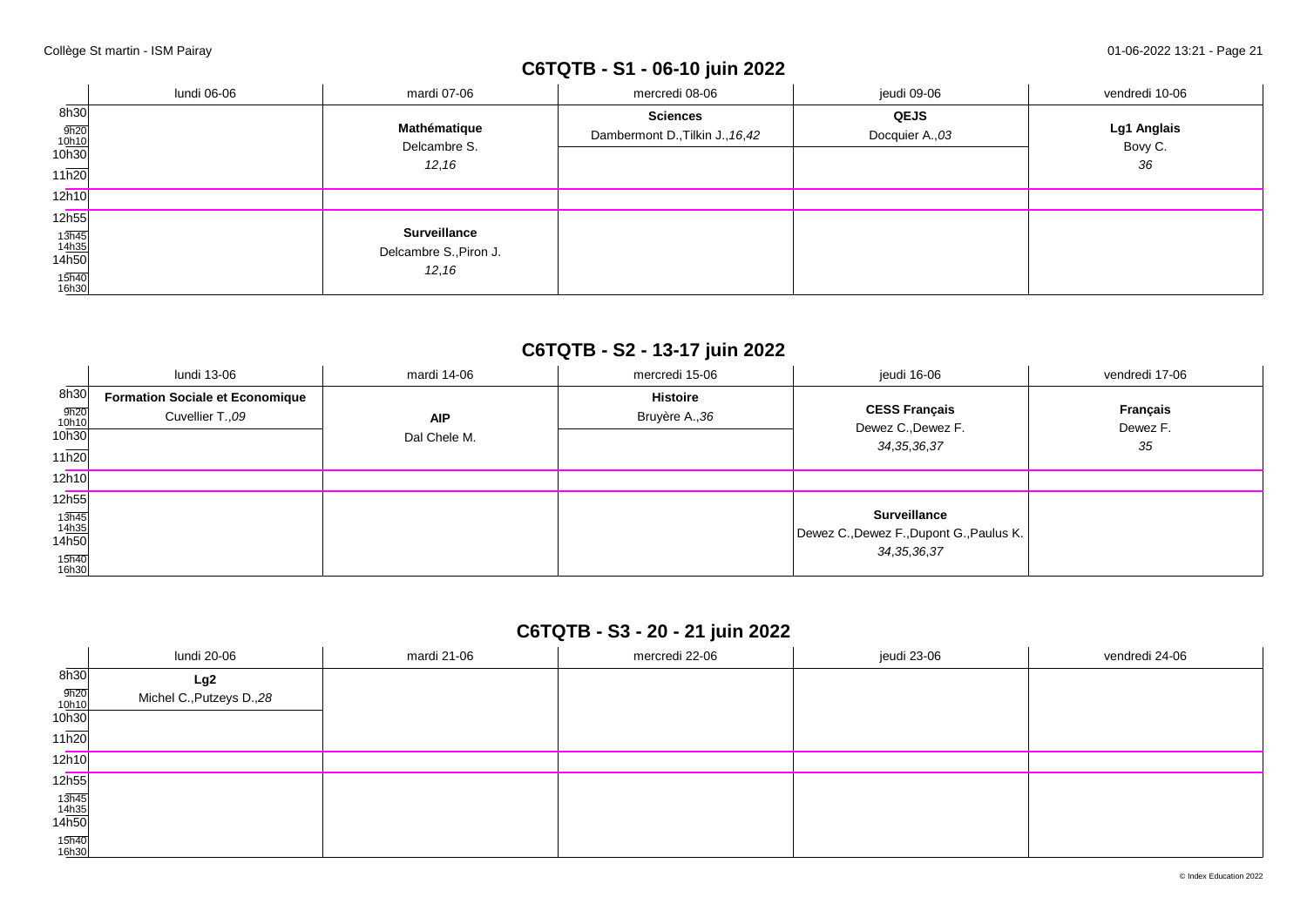# **C6TQTC - S1 - 06-10 juin 2022**

|                                                                   | lundi 06-06 | mardi 07-06                                             | mercredi 08-06                                      | jeudi 09-06 | vendredi 10-06               |
|-------------------------------------------------------------------|-------------|---------------------------------------------------------|-----------------------------------------------------|-------------|------------------------------|
| 8h30<br>$\frac{9h20}{10h10}$<br>10h30<br>11h20                    |             | Mathématique<br>Delcambre S.<br>12, 16                  | <b>Sciences</b><br>Dambermont D., Tilkin J., 16, 42 |             | Lg1 Anglais<br>Bovy C.<br>36 |
| 12h10                                                             |             |                                                         |                                                     |             |                              |
| 12h55<br>$\frac{13\overline{h45}}{14h35}$ 14h50<br>15h40<br>16h30 |             | <b>Surveillance</b><br>Delcambre S., Piron J.<br>12, 16 |                                                     |             |                              |

## **C6TQTC - S2 - 13-17 juin 2022**

|                                                                         | lundi 13-06                            | mardi 14-06                                             | mercredi 15-06                    | jeudi 16-06                                                                       | vendredi 17-06             |
|-------------------------------------------------------------------------|----------------------------------------|---------------------------------------------------------|-----------------------------------|-----------------------------------------------------------------------------------|----------------------------|
| 8h30<br>9h20<br>10h10<br>10h30<br>11h20                                 | <b>QEJS</b><br>Legros J.<br><b>B20</b> | <b>Formation Sociale et Economique</b><br>Dupont G., 37 | <b>Histoire</b><br>Bruyère A., 36 | <b>CESS Français</b><br>Dewez C., Dewez F.<br>34, 35, 36, 37                      | Français<br>Dewez F.<br>35 |
| 12h10                                                                   |                                        |                                                         |                                   |                                                                                   |                            |
| 12h55                                                                   |                                        |                                                         |                                   |                                                                                   |                            |
| $\frac{13\overline{h45}}{14\underline{h35}}$<br>14h50<br>15h40<br>16h30 |                                        |                                                         |                                   | <b>Surveillance</b><br>Dewez C., Dewez F., Dupont G., Paulus K.<br>34, 35, 36, 37 |                            |

## **C6TQTC - S3 - 20 - 21 juin 2022**

|                                        | lundi 20-06               | mardi 21-06 | mercredi 22-06 | jeudi 23-06 | vendredi 24-06 |
|----------------------------------------|---------------------------|-------------|----------------|-------------|----------------|
| 8h30                                   | Lg2                       |             |                |             |                |
| $\frac{9h20}{10h10}$<br>10h30          | Michel C., Putzeys D., 28 |             |                |             |                |
|                                        |                           |             |                |             |                |
| 11h20                                  |                           |             |                |             |                |
| 12h10                                  |                           |             |                |             |                |
| 12h55                                  |                           |             |                |             |                |
| $\frac{13\overline{h45}}{14h35}$ 14h50 |                           |             |                |             |                |
|                                        |                           |             |                |             |                |
| 15h40<br>16h30                         |                           |             |                |             |                |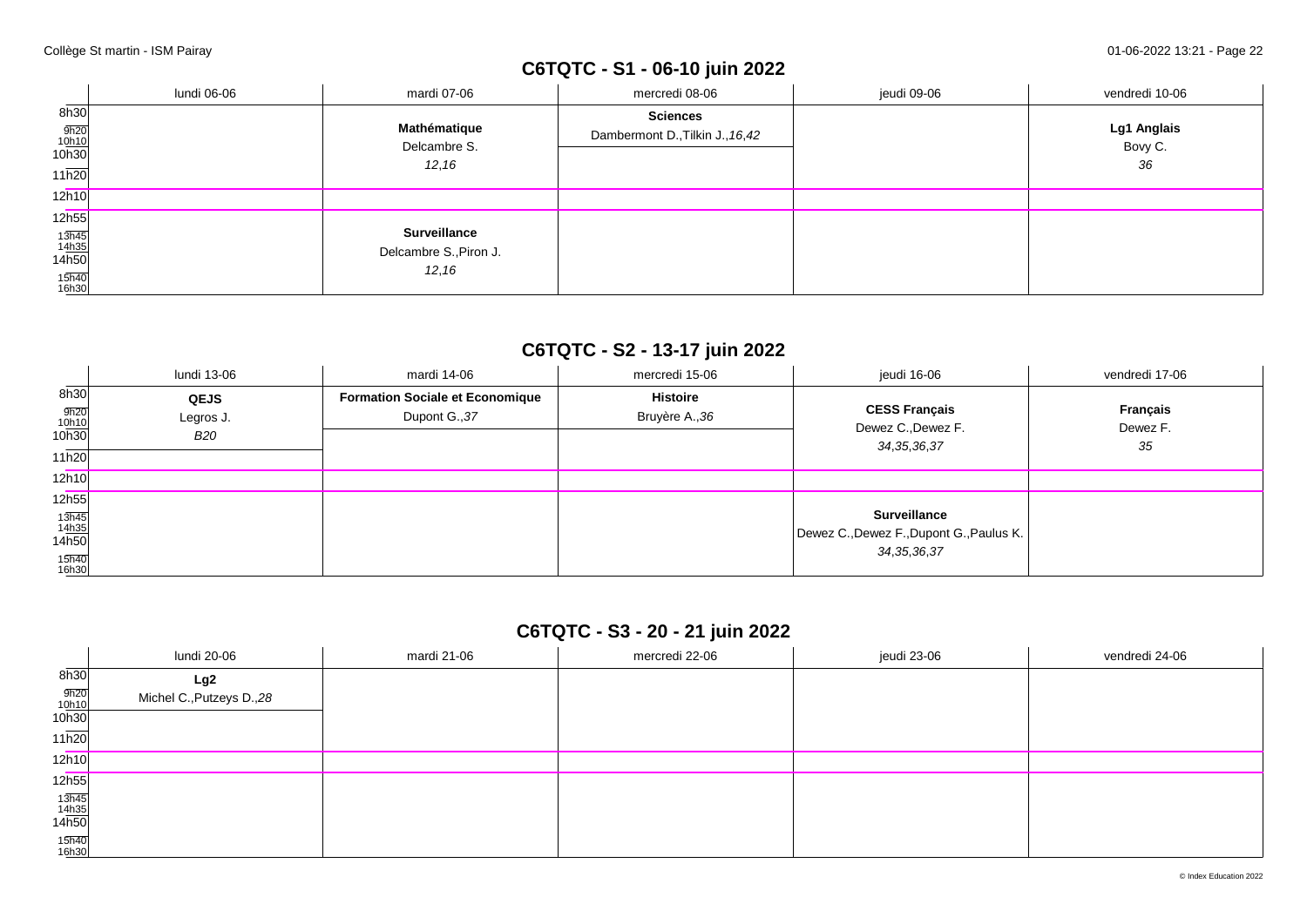## **C7PGTPE - S1 - 06-10 juin 2022**

|                                | lundi 06-06 | mardi 07-06 | mercredi 08-06 | jeudi 09-06                            | vendredi 10-06 |
|--------------------------------|-------------|-------------|----------------|----------------------------------------|----------------|
| 8h30                           |             |             |                | <b>Formation Sociale et Economique</b> |                |
|                                |             |             |                | Heuveneers F.                          |                |
| $\frac{9h20}{10h10}$<br>10h30  |             |             |                |                                        |                |
| 11h20                          |             |             |                |                                        |                |
| 12h10                          |             |             |                |                                        |                |
| 12h55                          |             |             |                |                                        |                |
|                                |             |             |                |                                        |                |
| $\frac{13h45}{14h35}$<br>14h50 |             |             |                |                                        |                |
| 15h40<br>16h30                 |             |             |                |                                        |                |

## **C7PGTPE - S2 - 13-17 juin 2022**

|                                                                         | lundi 13-06 | mardi 14-06                     | mercredi 15-06                                              | jeudi 16-06                                                                       | vendredi 17-06 |
|-------------------------------------------------------------------------|-------------|---------------------------------|-------------------------------------------------------------|-----------------------------------------------------------------------------------|----------------|
| 8h30<br>$\frac{9h20}{10h10}$<br>10h30<br>11h20                          |             | <b>Sciences</b><br>Tilkin J.,09 | Comptabilité et Informatique de gestion<br>Servaes A.<br>09 | <b>CESS Français</b><br>Dewez C., Dewez F.<br>34, 35, 36, 37                      |                |
| 12h10                                                                   |             |                                 |                                                             |                                                                                   |                |
| 12h55                                                                   |             |                                 |                                                             |                                                                                   |                |
| $\frac{13\overline{h45}}{14\underline{h35}}$<br>14h50<br>15h40<br>16h30 |             |                                 |                                                             | <b>Surveillance</b><br>Dewez C., Dewez F., Dupont G., Paulus K.<br>34, 35, 36, 37 |                |

### **C7PGTPE - S3 - 20 - 21 juin 2022**

|                                | lundi 20-06 | mardi 21-06 | mercredi 22-06 | jeudi 23-06 | vendredi 24-06 |
|--------------------------------|-------------|-------------|----------------|-------------|----------------|
| 8h30                           |             |             |                |             |                |
| $\frac{9h20}{10h10}$<br>10h30  |             |             |                |             |                |
| 11h20                          |             |             |                |             |                |
| 12h10                          |             |             |                |             |                |
| 12h55                          |             |             |                |             |                |
| $\frac{13h45}{14h35}$<br>14h50 |             |             |                |             |                |
| 15h40<br>16h30                 |             |             |                |             |                |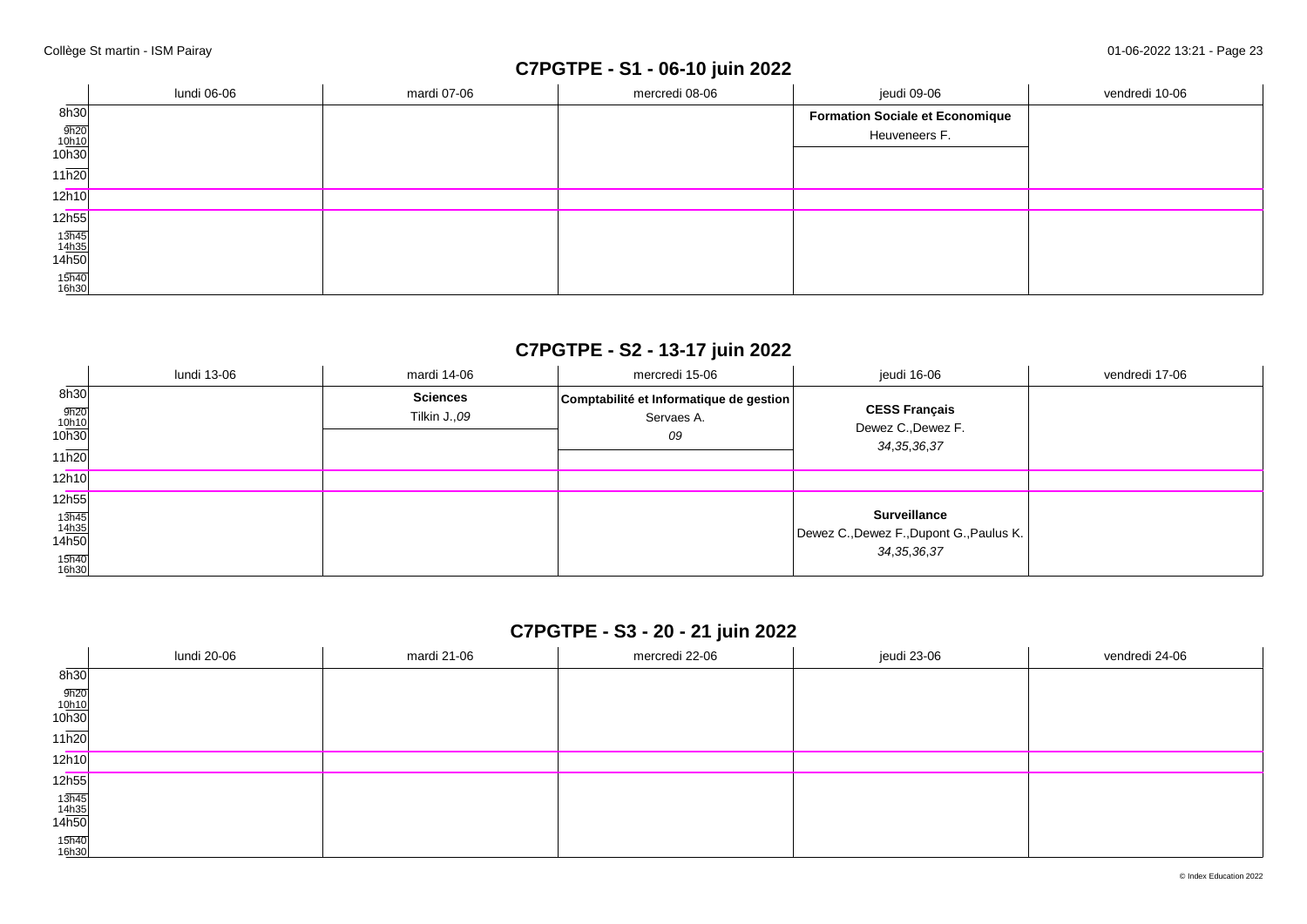# **P1C1 - S1 - 06-10 juin 2022**

|                                | lundi 06-06 | mardi 07-06 | mercredi 08-06 | jeudi 09-06 | vendredi 10-06 |
|--------------------------------|-------------|-------------|----------------|-------------|----------------|
| 8h30                           |             |             |                |             |                |
| $\frac{9h20}{10h10}$<br>10h30  |             |             |                |             |                |
| $11\overline{h20}$             |             |             |                |             |                |
| 12h10                          |             |             |                |             |                |
| 12h55                          |             |             |                |             |                |
| $\frac{13h45}{14h35}$<br>14h50 |             |             |                |             |                |
| 15h40<br>16h30                 |             |             |                |             |                |

### **P1C1 - S2 - 13-17 juin 2022**

|                                                        | lundi 13-06 | mardi 14-06 | mercredi 15-06 | jeudi 16-06 | vendredi 17-06 |
|--------------------------------------------------------|-------------|-------------|----------------|-------------|----------------|
| 8h30                                                   |             |             |                |             |                |
| $\frac{9h20}{10h10}$<br>10h30                          |             |             |                |             |                |
| $11\overline{h20}$                                     |             |             |                |             |                |
| 12h10                                                  |             |             |                |             |                |
| 12 <sub>h55</sub>                                      |             |             |                |             |                |
| $\begin{array}{r} 13h45 \\ 14h35 \\ 14h50 \end{array}$ |             |             |                |             |                |
| 15h40<br>16h30                                         |             |             |                |             |                |

### **P1C1 - S3 - 20 - 21 juin 2022**

|                                                        | lundi 20-06 | mardi 21-06 | mercredi 22-06 | jeudi 23-06 | vendredi 24-06 |
|--------------------------------------------------------|-------------|-------------|----------------|-------------|----------------|
| 8h30                                                   |             |             |                |             |                |
| $\frac{9h20}{10h10}$<br>10h30                          |             |             |                |             |                |
| 11h20                                                  |             |             |                |             |                |
| 12h10                                                  |             |             |                |             |                |
| 12h55                                                  |             |             |                |             |                |
| $\begin{array}{r} 13h45 \\ 14h35 \\ 14h50 \end{array}$ |             |             |                |             |                |
| 15h40<br>16h30                                         |             |             |                |             |                |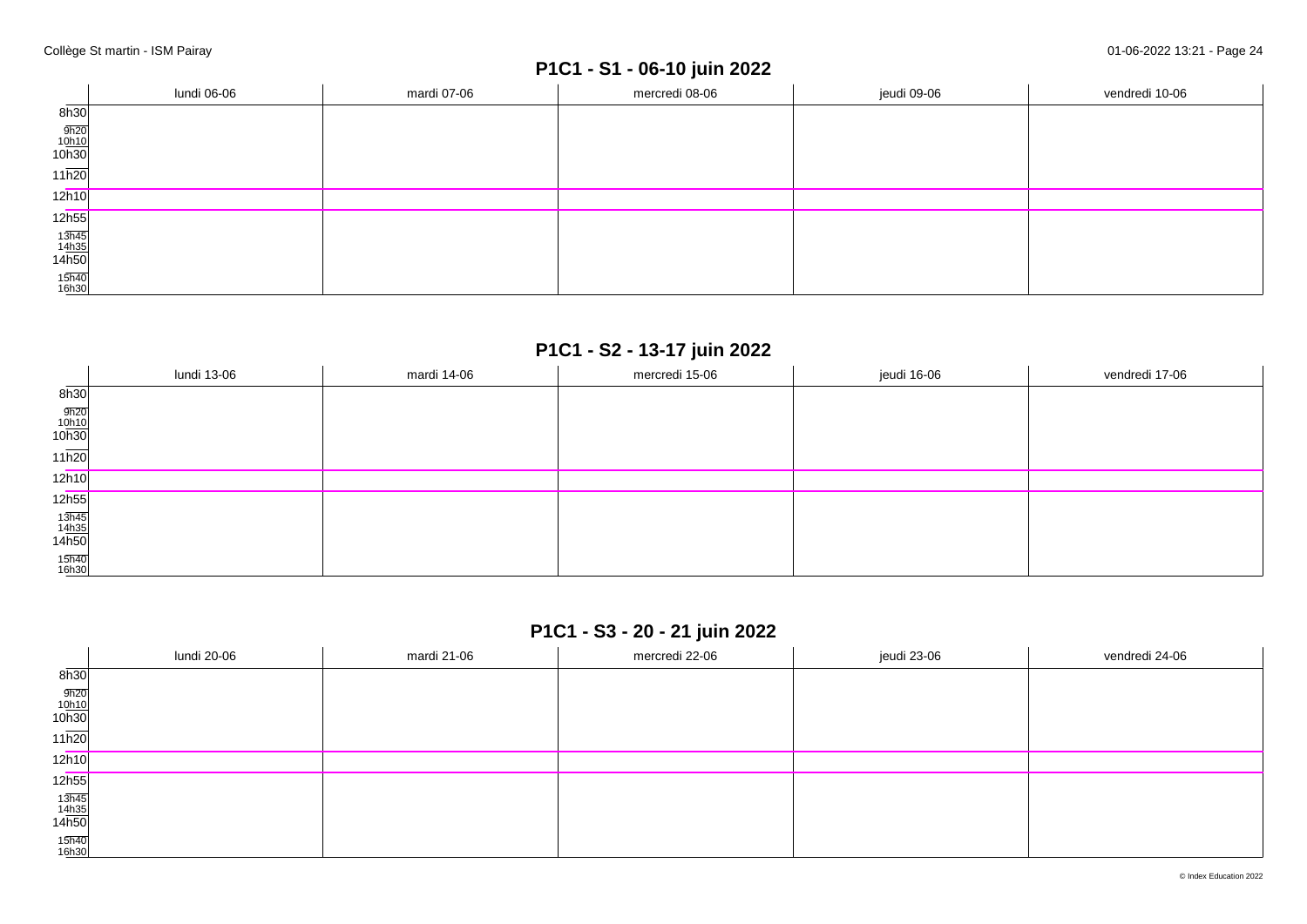# **P1C2 - S1 - 06-10 juin 2022**

|                                | lundi 06-06 | mardi 07-06 | mercredi 08-06 | jeudi 09-06 | vendredi 10-06 |
|--------------------------------|-------------|-------------|----------------|-------------|----------------|
| 8h30                           |             |             |                |             |                |
| $\frac{9h20}{10h10}$<br>10h30  |             |             |                |             |                |
| $11\overline{h20}$             |             |             |                |             |                |
| 12h10                          |             |             |                |             |                |
| 12h55                          |             |             |                |             |                |
| $\frac{13h45}{14h35}$<br>14h50 |             |             |                |             |                |
| 15h40<br>16h30                 |             |             |                |             |                |

### **P1C2 - S2 - 13-17 juin 2022**

|                                | lundi 13-06 | mardi 14-06 | mercredi 15-06 | jeudi 16-06 | vendredi 17-06 |
|--------------------------------|-------------|-------------|----------------|-------------|----------------|
| 8h30                           |             |             |                |             |                |
| $\frac{9h20}{10h10}$<br>10h30  |             |             |                |             |                |
| $11\overline{h20}$             |             |             |                |             |                |
| 12h10                          |             |             |                |             |                |
| 12h55                          |             |             |                |             |                |
| $\frac{13h45}{14h35}$<br>14h50 |             |             |                |             |                |
| 15h40<br>16h30                 |             |             |                |             |                |

## **P1C2 - S3 - 20 - 21 juin 2022**

|                                                        | lundi 20-06 | mardi 21-06 | mercredi 22-06 | jeudi 23-06 | vendredi 24-06 |
|--------------------------------------------------------|-------------|-------------|----------------|-------------|----------------|
| 8h30                                                   |             |             |                |             |                |
| $\frac{9h20}{10h10}$<br>10h30                          |             |             |                |             |                |
| 11h20                                                  |             |             |                |             |                |
| 12h10                                                  |             |             |                |             |                |
| 12h55                                                  |             |             |                |             |                |
| $\begin{array}{r} 13h45 \\ 14h35 \\ 14h50 \end{array}$ |             |             |                |             |                |
| 15h40<br>16h30                                         |             |             |                |             |                |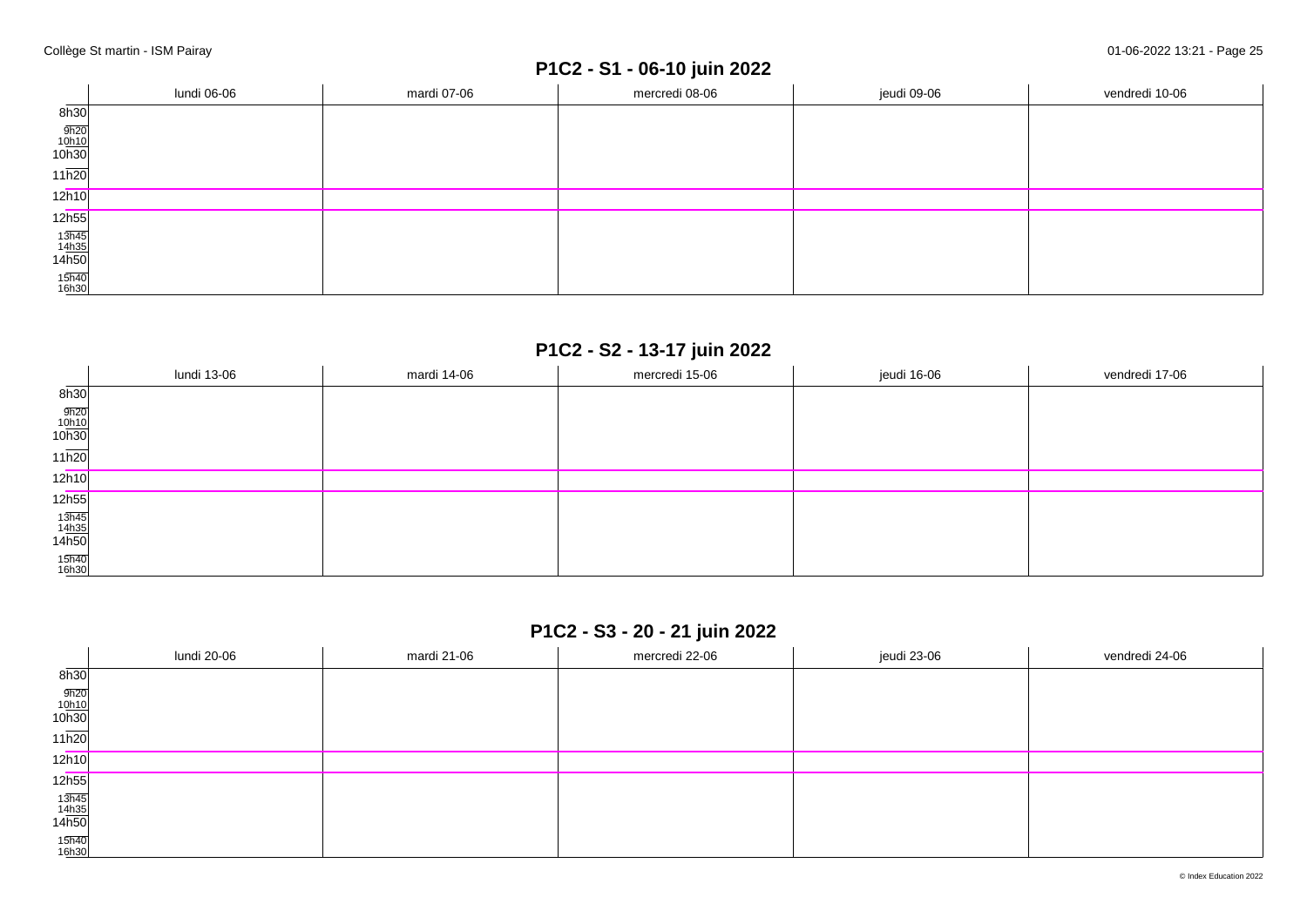# **P1D1 - S1 - 06-10 juin 2022**

|                                | lundi 06-06 | mardi 07-06 | mercredi 08-06 | jeudi 09-06 | vendredi 10-06 |
|--------------------------------|-------------|-------------|----------------|-------------|----------------|
| 8h30                           |             |             |                |             |                |
| $\frac{9h20}{10h10}$<br>10h30  |             |             |                |             |                |
| $11\overline{h20}$             |             |             |                |             |                |
| 12h10                          |             |             |                |             |                |
| 12h55                          |             |             |                |             |                |
| $\frac{13h45}{14h35}$<br>14h50 |             |             |                |             |                |
| 15h40<br>16h30                 |             |             |                |             |                |

### **P1D1 - S2 - 13-17 juin 2022**

|                                | lundi 13-06 | mardi 14-06 | mercredi 15-06 | jeudi 16-06 | vendredi 17-06 |
|--------------------------------|-------------|-------------|----------------|-------------|----------------|
| 8h30                           |             |             |                |             |                |
| $\frac{9h20}{10h10}$<br>10h30  |             |             |                |             |                |
| $11\overline{h20}$             |             |             |                |             |                |
| 12h10                          |             |             |                |             |                |
| 12h55                          |             |             |                |             |                |
| $\frac{13h45}{14h35}$<br>14h50 |             |             |                |             |                |
| 15h40<br>16h30                 |             |             |                |             |                |

## **P1D1 - S3 - 20 - 21 juin 2022**

|                                                        | lundi 20-06 | mardi 21-06 | mercredi 22-06 | jeudi 23-06 | vendredi 24-06 |
|--------------------------------------------------------|-------------|-------------|----------------|-------------|----------------|
| $\overline{\phantom{a}}$<br>8h30                       |             |             |                |             |                |
| $\frac{9h20}{10h10}$<br>10h30                          |             |             |                |             |                |
| $11\overline{h20}$                                     |             |             |                |             |                |
| 12h10                                                  |             |             |                |             |                |
| 12 <sub>h55</sub>                                      |             |             |                |             |                |
| $\begin{array}{r} 13h45 \\ 14h35 \\ 14h50 \end{array}$ |             |             |                |             |                |
| 15h40<br>16h30                                         |             |             |                |             |                |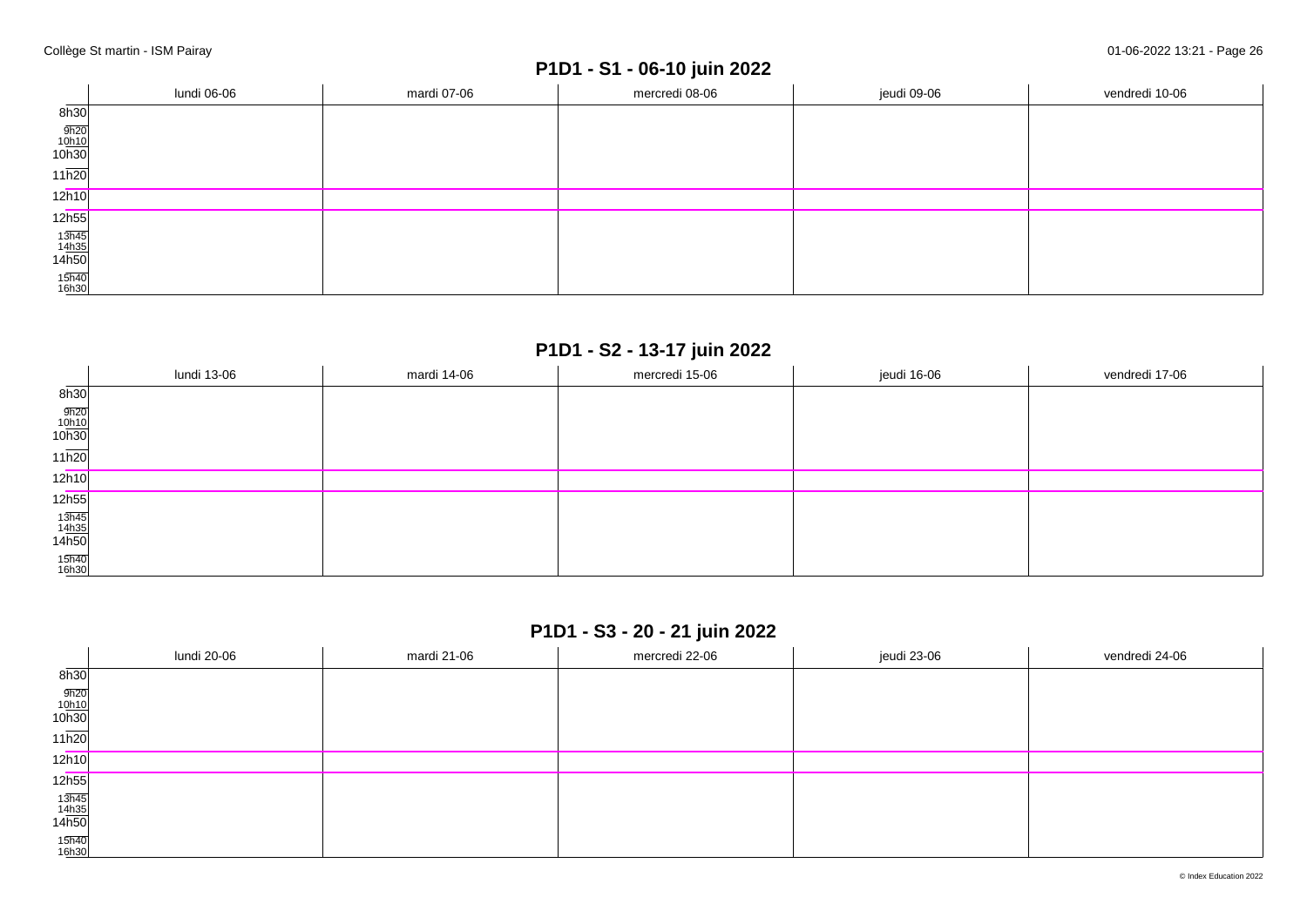# **P1D2 - S1 - 06-10 juin 2022**

|                                | lundi 06-06 | mardi 07-06 | mercredi 08-06 | jeudi 09-06 | vendredi 10-06 |
|--------------------------------|-------------|-------------|----------------|-------------|----------------|
| 8h30                           |             |             |                |             |                |
| $\frac{9h20}{10h10}$<br>10h30  |             |             |                |             |                |
| $11\overline{h20}$             |             |             |                |             |                |
| 12h10                          |             |             |                |             |                |
| 12h55                          |             |             |                |             |                |
| $\frac{13h45}{14h35}$<br>14h50 |             |             |                |             |                |
| 15h40<br>16h30                 |             |             |                |             |                |

## **P1D2 - S2 - 13-17 juin 2022**

|                                | lundi 13-06 | mardi 14-06 | mercredi 15-06 | jeudi 16-06 | vendredi 17-06 |
|--------------------------------|-------------|-------------|----------------|-------------|----------------|
| 8h30                           |             |             |                |             |                |
| $\frac{9h20}{10h10}$<br>10h30  |             |             |                |             |                |
| $11\overline{h20}$             |             |             |                |             |                |
| 12h10                          |             |             |                |             |                |
| 12h55                          |             |             |                |             |                |
| $\frac{13h45}{14h35}$<br>14h50 |             |             |                |             |                |
| 15h40<br>16h30                 |             |             |                |             |                |

## **P1D2 - S3 - 20 - 21 juin 2022**

|                                                        | lundi 20-06 | mardi 21-06 | mercredi 22-06 | jeudi 23-06 | vendredi 24-06 |
|--------------------------------------------------------|-------------|-------------|----------------|-------------|----------------|
| $\overline{\phantom{a}}$<br>8h30                       |             |             |                |             |                |
| $\frac{9h20}{10h10}$<br>10h30                          |             |             |                |             |                |
| $11\overline{h20}$                                     |             |             |                |             |                |
| 12h10                                                  |             |             |                |             |                |
| 12 <sub>h55</sub>                                      |             |             |                |             |                |
| $\begin{array}{r} 13h45 \\ 14h35 \\ 14h50 \end{array}$ |             |             |                |             |                |
| 15h40<br>16h30                                         |             |             |                |             |                |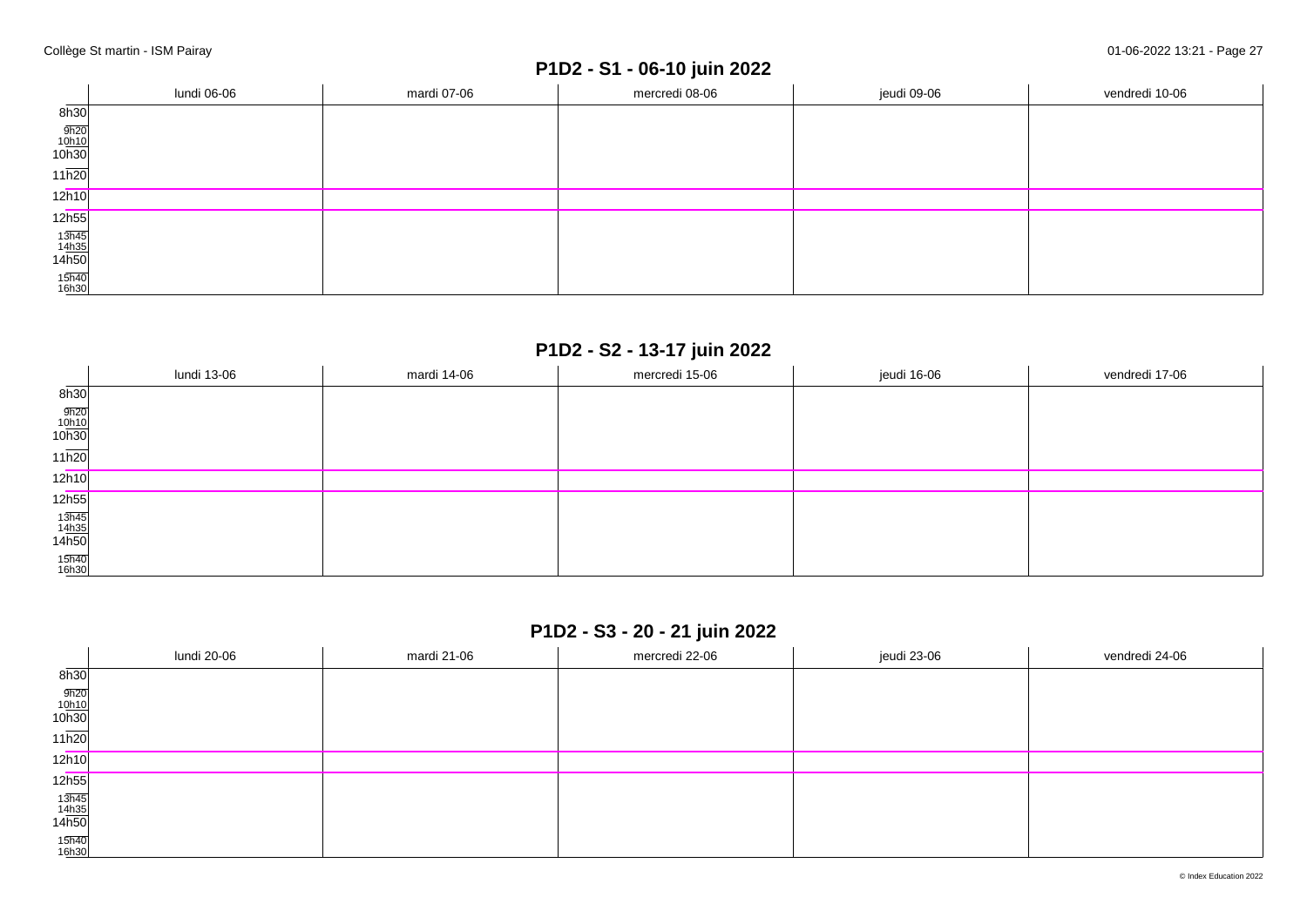# **P1D3 - S1 - 06-10 juin 2022**

|                                | lundi 06-06 | mardi 07-06 | mercredi 08-06 | jeudi 09-06 | vendredi 10-06 |
|--------------------------------|-------------|-------------|----------------|-------------|----------------|
| 8h30                           |             |             |                |             |                |
| $\frac{9h20}{10h10}$<br>10h30  |             |             |                |             |                |
| $11\overline{h20}$             |             |             |                |             |                |
| 12h10                          |             |             |                |             |                |
| 12h55                          |             |             |                |             |                |
| $\frac{13h45}{14h35}$<br>14h50 |             |             |                |             |                |
| 15h40<br>16h30                 |             |             |                |             |                |

### **P1D3 - S2 - 13-17 juin 2022**

|                                | lundi 13-06 | mardi 14-06 | mercredi 15-06 | jeudi 16-06 | vendredi 17-06 |
|--------------------------------|-------------|-------------|----------------|-------------|----------------|
| 8h30                           |             |             |                |             |                |
| $\frac{9h20}{10h10}$<br>10h30  |             |             |                |             |                |
| $11\overline{h20}$             |             |             |                |             |                |
| 12h10                          |             |             |                |             |                |
| 12h55                          |             |             |                |             |                |
| $\frac{13h45}{14h35}$<br>14h50 |             |             |                |             |                |
| 15h40<br>16h30                 |             |             |                |             |                |

## **P1D3 - S3 - 20 - 21 juin 2022**

|                                                        | lundi 20-06 | mardi 21-06 | mercredi 22-06 | jeudi 23-06 | vendredi 24-06 |
|--------------------------------------------------------|-------------|-------------|----------------|-------------|----------------|
| $\overline{\phantom{a}}$<br>8h30                       |             |             |                |             |                |
| $\frac{9h20}{10h10}$<br>10h30                          |             |             |                |             |                |
| $11\overline{h20}$                                     |             |             |                |             |                |
| 12h10                                                  |             |             |                |             |                |
| 12 <sub>h55</sub>                                      |             |             |                |             |                |
| $\begin{array}{r} 13h45 \\ 14h35 \\ 14h50 \end{array}$ |             |             |                |             |                |
| 15h40<br>16h30                                         |             |             |                |             |                |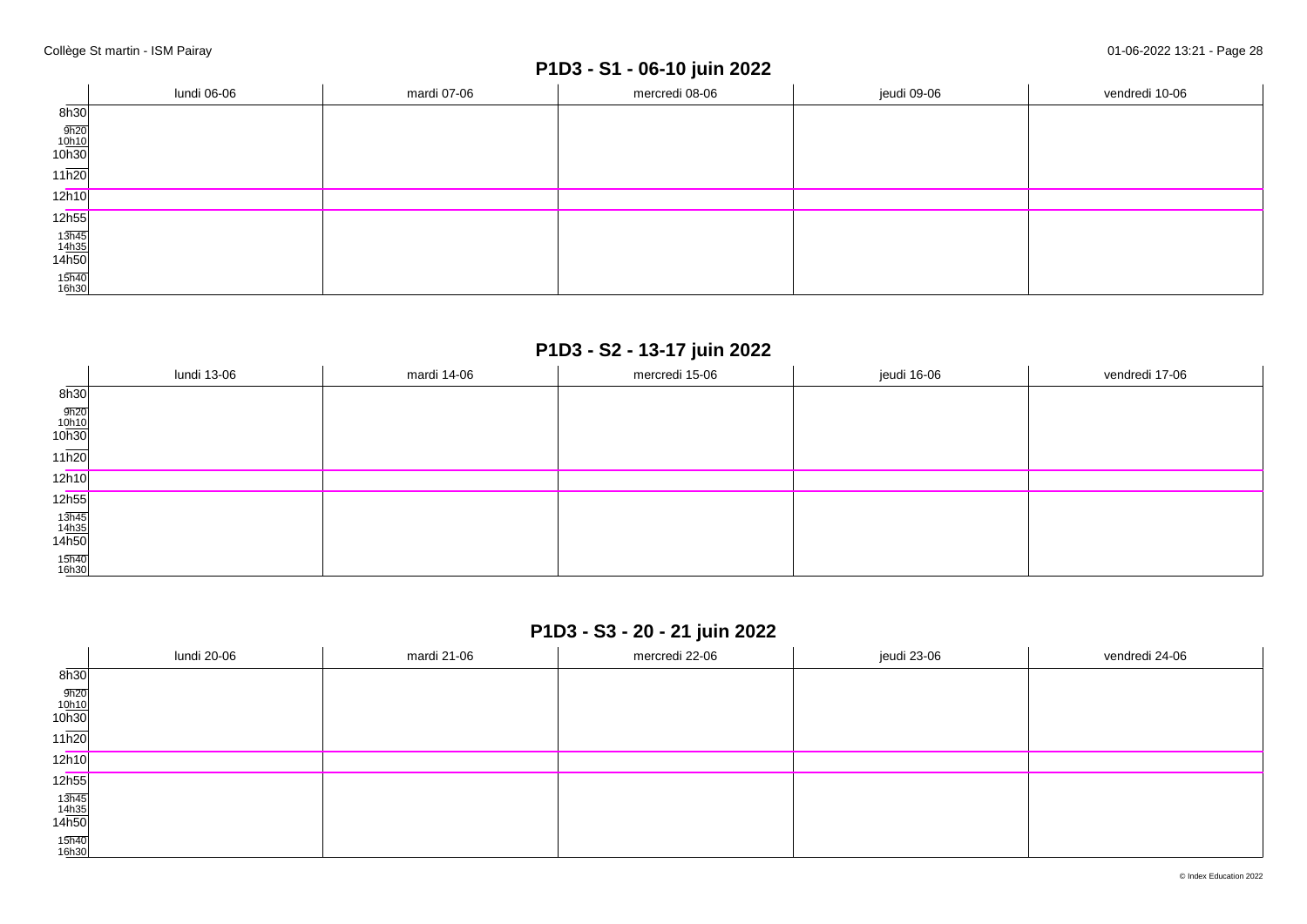# **P1D4 - S1 - 06-10 juin 2022**

|                                | lundi 06-06 | mardi 07-06 | mercredi 08-06 | jeudi 09-06 | vendredi 10-06 |
|--------------------------------|-------------|-------------|----------------|-------------|----------------|
| 8h30                           |             |             |                |             |                |
| $\frac{9h20}{10h10}$<br>10h30  |             |             |                |             |                |
| $11\overline{h20}$             |             |             |                |             |                |
| 12h10                          |             |             |                |             |                |
| 12h55                          |             |             |                |             |                |
| $\frac{13h45}{14h35}$<br>14h50 |             |             |                |             |                |
| 15h40<br>16h30                 |             |             |                |             |                |

### **P1D4 - S2 - 13-17 juin 2022**

|                                | lundi 13-06 | mardi 14-06 | mercredi 15-06 | jeudi 16-06 | vendredi 17-06 |
|--------------------------------|-------------|-------------|----------------|-------------|----------------|
| 8h30                           |             |             |                |             |                |
| $\frac{9h20}{10h10}$<br>10h30  |             |             |                |             |                |
| $11\overline{h20}$             |             |             |                |             |                |
| 12h10                          |             |             |                |             |                |
| 12h55                          |             |             |                |             |                |
| $\frac{13h45}{14h35}$<br>14h50 |             |             |                |             |                |
| 15h40<br>16h30                 |             |             |                |             |                |

### **P1D4 - S3 - 20 - 21 juin 2022**

|                                                        | lundi 20-06 | mardi 21-06 | mercredi 22-06 | jeudi 23-06 | vendredi 24-06 |
|--------------------------------------------------------|-------------|-------------|----------------|-------------|----------------|
| 8h30                                                   |             |             |                |             |                |
| $\frac{9h20}{10h10}$<br>10h30                          |             |             |                |             |                |
| 11h20                                                  |             |             |                |             |                |
| 12h10                                                  |             |             |                |             |                |
| 12h55                                                  |             |             |                |             |                |
| $\begin{array}{r} 13h45 \\ 14h35 \\ 14h50 \end{array}$ |             |             |                |             |                |
| 15h40<br>16h30                                         |             |             |                |             |                |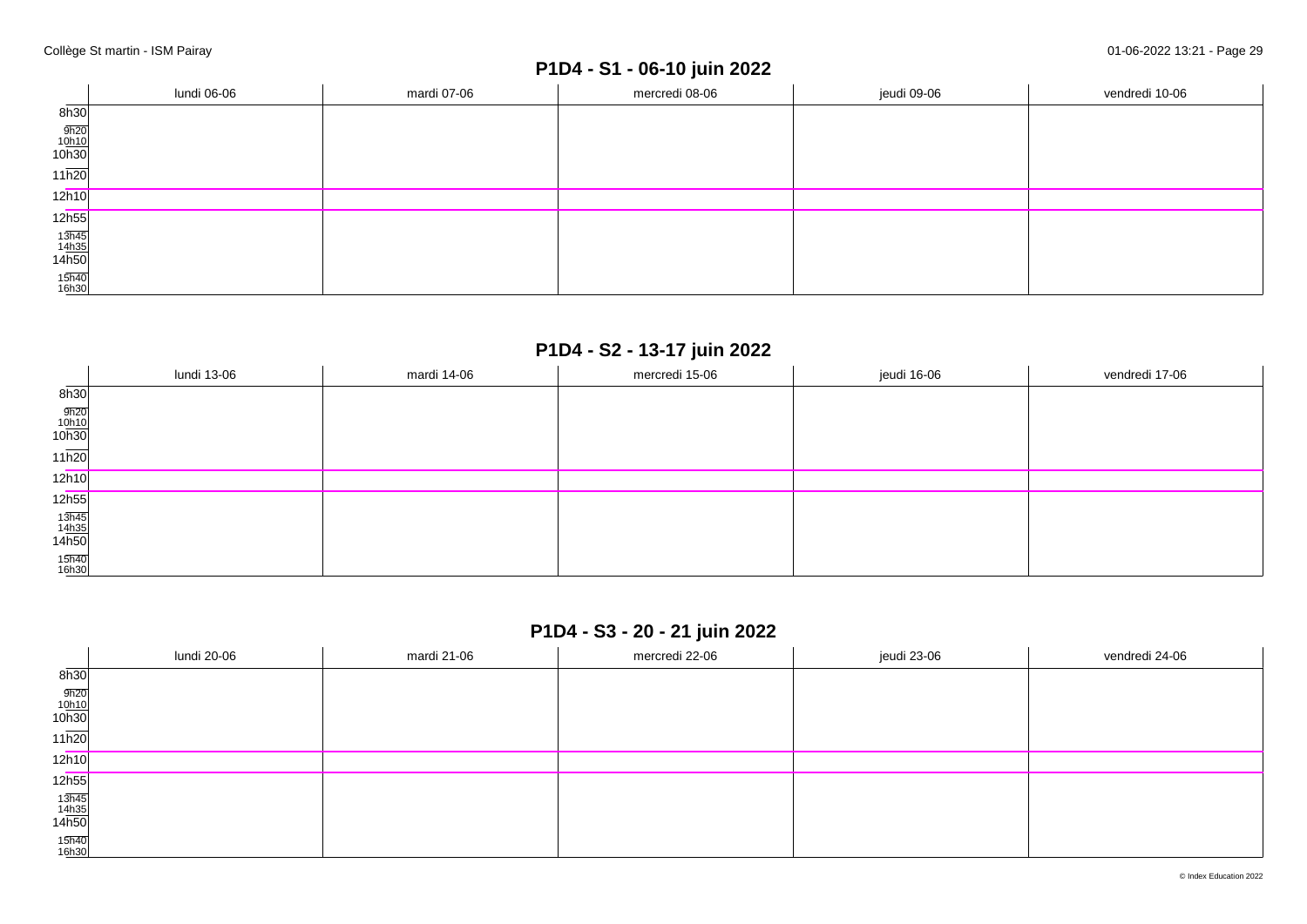## **P2C1 - S1 - 06-10 juin 2022**

|                                | lundi 06-06 | mardi 07-06 | mercredi 08-06 | jeudi 09-06 | vendredi 10-06 |
|--------------------------------|-------------|-------------|----------------|-------------|----------------|
| 8h30                           |             |             |                |             |                |
| $\frac{9h20}{10h10}$<br>10h30  |             |             |                |             |                |
| $11\overline{h20}$             |             |             |                |             |                |
| 12h10                          |             |             |                |             |                |
| 12h55                          |             |             |                |             |                |
| $\frac{13h45}{14h35}$<br>14h50 |             |             |                |             |                |
| 15h40<br>16h30                 |             |             |                |             |                |

## **P2C1 - S2 - 13-17 juin 2022**

|                                                        | lundi 13-06 | mardi 14-06 | mercredi 15-06 | jeudi 16-06 | vendredi 17-06 |
|--------------------------------------------------------|-------------|-------------|----------------|-------------|----------------|
| 8h30                                                   |             |             |                |             |                |
| $\frac{9h20}{10h10}$<br>10h30                          |             |             |                |             |                |
| $11\overline{h20}$                                     |             |             |                |             |                |
| 12h10                                                  |             |             |                |             |                |
| 12 <sub>h55</sub>                                      |             |             |                |             |                |
| $\begin{array}{r} 13h45 \\ 14h35 \\ 14h50 \end{array}$ |             |             |                |             |                |
| 15h40<br>16h30                                         |             |             |                |             |                |

## **P2C1 - S3 - 20 - 21 juin 2022**

|                                                        | lundi 20-06 | mardi 21-06 | mercredi 22-06 | jeudi 23-06 | vendredi 24-06 |
|--------------------------------------------------------|-------------|-------------|----------------|-------------|----------------|
| 8h30                                                   |             |             |                |             |                |
| $\frac{9h20}{10h10}$<br>10h30                          |             |             |                |             |                |
| 11h20                                                  |             |             |                |             |                |
| 12h10                                                  |             |             |                |             |                |
| 12h55                                                  |             |             |                |             |                |
| $\begin{array}{r} 13h45 \\ 14h35 \\ 14h50 \end{array}$ |             |             |                |             |                |
| 15h40<br>16h30                                         |             |             |                |             |                |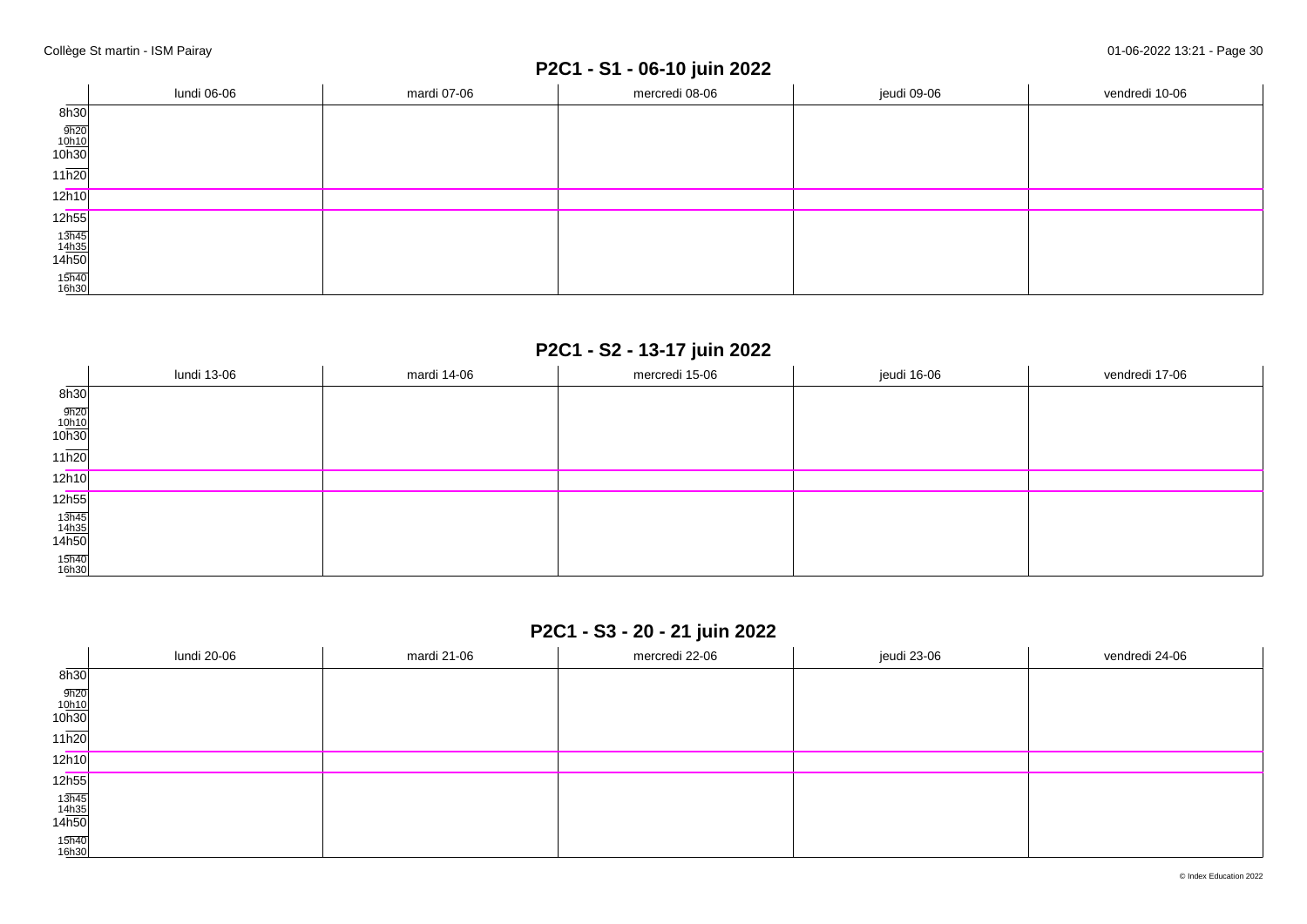## **P2C2 - S1 - 06-10 juin 2022**

|                                | lundi 06-06 | mardi 07-06 | mercredi 08-06 | jeudi 09-06 | vendredi 10-06 |
|--------------------------------|-------------|-------------|----------------|-------------|----------------|
| 8h30                           |             |             |                |             |                |
| $\frac{9h20}{10h10}$<br>10h30  |             |             |                |             |                |
| $11\overline{h20}$             |             |             |                |             |                |
| 12h10                          |             |             |                |             |                |
| 12h55                          |             |             |                |             |                |
| $\frac{13h45}{14h35}$<br>14h50 |             |             |                |             |                |
| 15h40<br>16h30                 |             |             |                |             |                |

## **P2C2 - S2 - 13-17 juin 2022**

|                                | lundi 13-06 | mardi 14-06 | mercredi 15-06 | jeudi 16-06 | vendredi 17-06 |
|--------------------------------|-------------|-------------|----------------|-------------|----------------|
| 8h30                           |             |             |                |             |                |
| $\frac{9h20}{10h10}$<br>10h30  |             |             |                |             |                |
| $11\overline{h20}$             |             |             |                |             |                |
| 12h10                          |             |             |                |             |                |
| 12h55                          |             |             |                |             |                |
| $\frac{13h45}{14h35}$<br>14h50 |             |             |                |             |                |
| 15h40<br>16h30                 |             |             |                |             |                |

## **P2C2 - S3 - 20 - 21 juin 2022**

|                                                        | lundi 20-06 | mardi 21-06 | mercredi 22-06 | jeudi 23-06 | vendredi 24-06 |
|--------------------------------------------------------|-------------|-------------|----------------|-------------|----------------|
| $\overline{\phantom{a}}$<br>8h30                       |             |             |                |             |                |
| $\frac{9h20}{10h10}$<br>10h30                          |             |             |                |             |                |
| $11\overline{h20}$                                     |             |             |                |             |                |
| 12h10                                                  |             |             |                |             |                |
| 12 <sub>h55</sub>                                      |             |             |                |             |                |
| $\begin{array}{r} 13h45 \\ 14h35 \\ 14h50 \end{array}$ |             |             |                |             |                |
| 15h40<br>16h30                                         |             |             |                |             |                |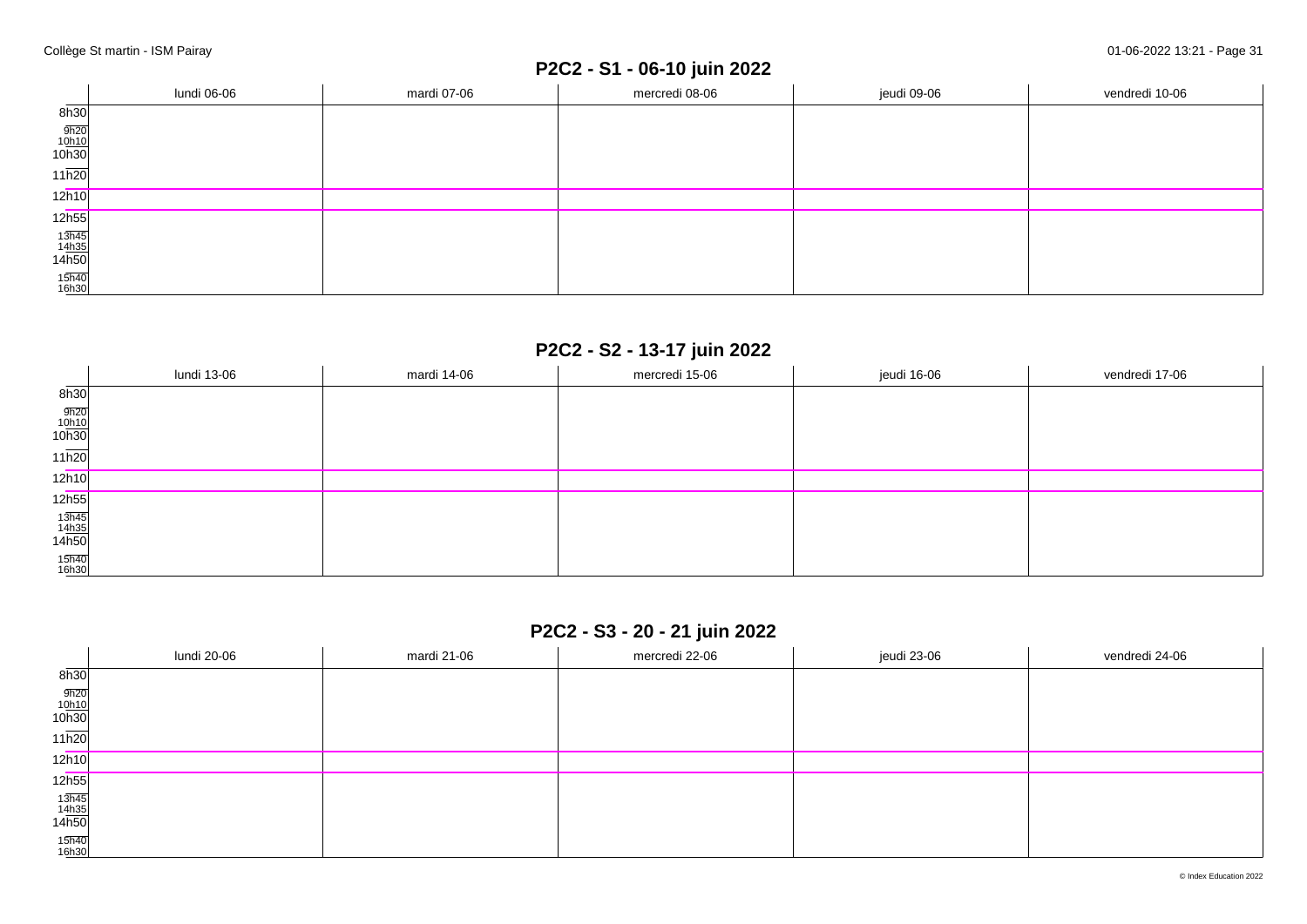## **P2C3 - S1 - 06-10 juin 2022**

|                                | lundi 06-06 | mardi 07-06 | mercredi 08-06 | jeudi 09-06 | vendredi 10-06 |
|--------------------------------|-------------|-------------|----------------|-------------|----------------|
| 8h30                           |             |             |                |             |                |
| $\frac{9h20}{10h10}$<br>10h30  |             |             |                |             |                |
| $11\overline{h20}$             |             |             |                |             |                |
| 12h10                          |             |             |                |             |                |
| 12h55                          |             |             |                |             |                |
| $\frac{13h45}{14h35}$<br>14h50 |             |             |                |             |                |
| 15h40<br>16h30                 |             |             |                |             |                |

### **P2C3 - S2 - 13-17 juin 2022**

|                                | lundi 13-06 | mardi 14-06 | mercredi 15-06 | jeudi 16-06 | vendredi 17-06 |
|--------------------------------|-------------|-------------|----------------|-------------|----------------|
| 8h30                           |             |             |                |             |                |
| $\frac{9h20}{10h10}$<br>10h30  |             |             |                |             |                |
| $11\overline{h20}$             |             |             |                |             |                |
| 12h10                          |             |             |                |             |                |
| 12h55                          |             |             |                |             |                |
| $\frac{13h45}{14h35}$<br>14h50 |             |             |                |             |                |
| 15h40<br>16h30                 |             |             |                |             |                |

## **P2C3 - S3 - 20 - 21 juin 2022**

|                                                        | lundi 20-06 | mardi 21-06 | mercredi 22-06 | jeudi 23-06 | vendredi 24-06 |
|--------------------------------------------------------|-------------|-------------|----------------|-------------|----------------|
| 8h30                                                   |             |             |                |             |                |
| $\frac{9h20}{10h10}$<br>10h30                          |             |             |                |             |                |
| 11h20                                                  |             |             |                |             |                |
| 12h10                                                  |             |             |                |             |                |
| 12h55                                                  |             |             |                |             |                |
| $\begin{array}{r} 13h45 \\ 14h35 \\ 14h50 \end{array}$ |             |             |                |             |                |
| 15h40<br>16h30                                         |             |             |                |             |                |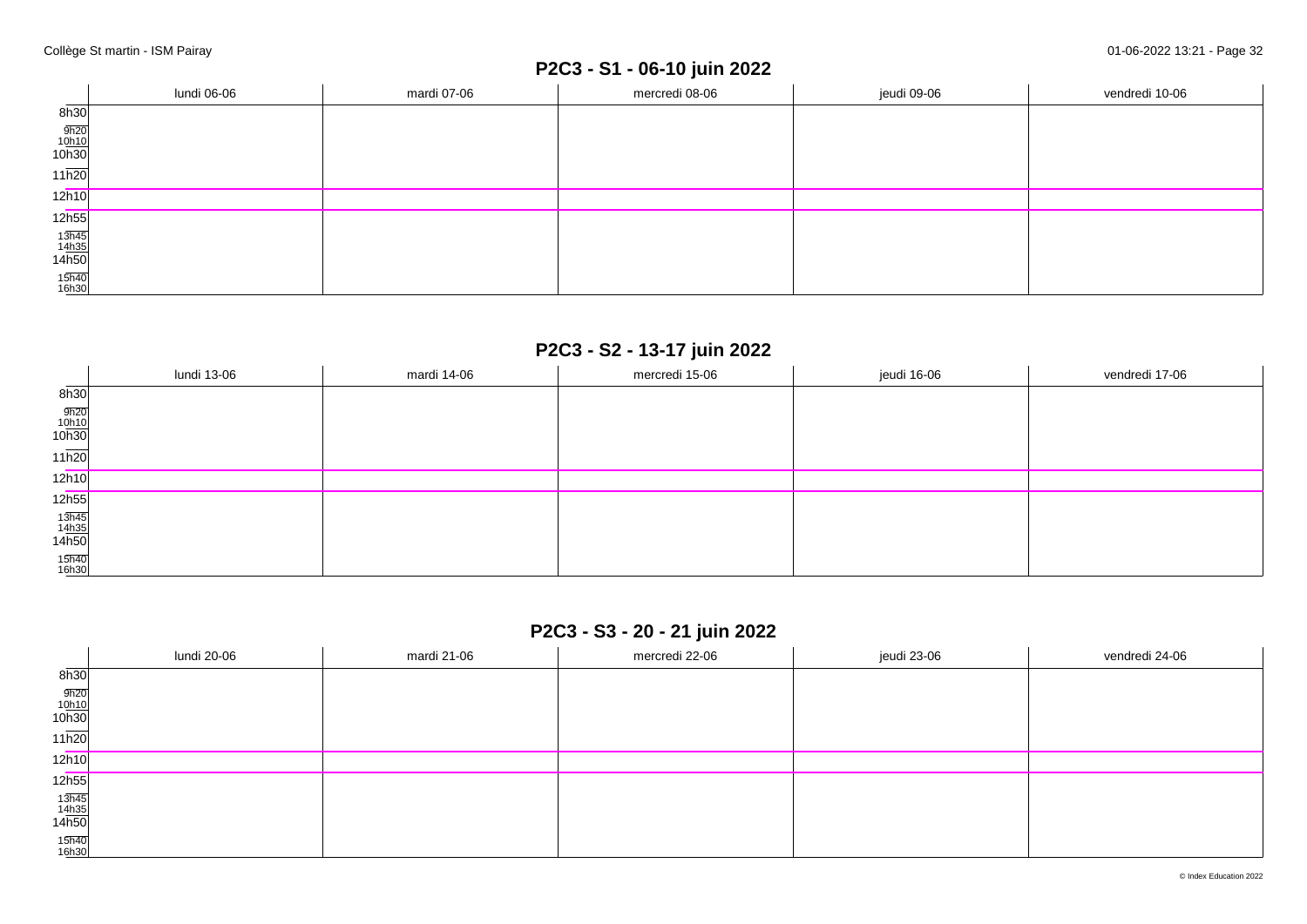## **P2C4 - S1 - 06-10 juin 2022**

|                                | lundi 06-06 | mardi 07-06 | mercredi 08-06 | jeudi 09-06 | vendredi 10-06 |
|--------------------------------|-------------|-------------|----------------|-------------|----------------|
| 8h30                           |             |             |                |             |                |
| $\frac{9h20}{10h10}$<br>10h30  |             |             |                |             |                |
| $11\overline{h20}$             |             |             |                |             |                |
| 12h10                          |             |             |                |             |                |
| 12h55                          |             |             |                |             |                |
| $\frac{13h45}{14h35}$<br>14h50 |             |             |                |             |                |
| 15h40<br>16h30                 |             |             |                |             |                |

### **P2C4 - S2 - 13-17 juin 2022**

|                                | lundi 13-06 | mardi 14-06 | mercredi 15-06 | jeudi 16-06 | vendredi 17-06 |
|--------------------------------|-------------|-------------|----------------|-------------|----------------|
| 8h30                           |             |             |                |             |                |
| $\frac{9h20}{10h10}$<br>10h30  |             |             |                |             |                |
| $11\overline{h20}$             |             |             |                |             |                |
| 12h10                          |             |             |                |             |                |
| 12h55                          |             |             |                |             |                |
| $\frac{13h45}{14h35}$<br>14h50 |             |             |                |             |                |
| 15h40<br>16h30                 |             |             |                |             |                |

### **P2C4 - S3 - 20 - 21 juin 2022**

|                                                        | lundi 20-06 | mardi 21-06 | mercredi 22-06 | jeudi 23-06 | vendredi 24-06 |
|--------------------------------------------------------|-------------|-------------|----------------|-------------|----------------|
| 8h30                                                   |             |             |                |             |                |
| $\frac{9h20}{10h10}$<br>10h30                          |             |             |                |             |                |
| 11h20                                                  |             |             |                |             |                |
| 12h10                                                  |             |             |                |             |                |
| 12h55                                                  |             |             |                |             |                |
| $\begin{array}{r} 13h45 \\ 14h35 \\ 14h50 \end{array}$ |             |             |                |             |                |
| 15h40<br>16h30                                         |             |             |                |             |                |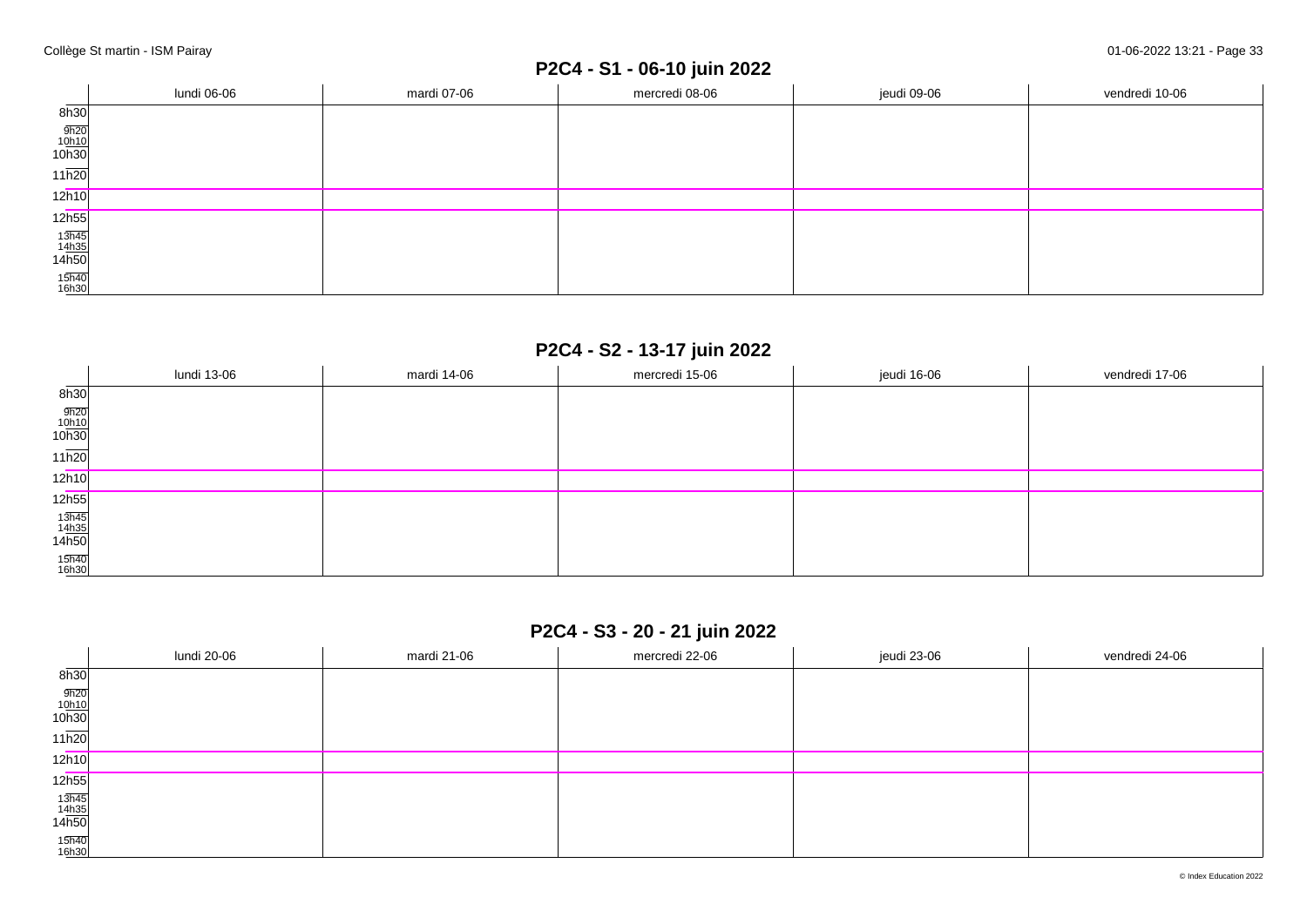### **P2D - S1 - 06-10 juin 2022**

|                                | lundi 06-06 | mardi 07-06 | jeudi 09-06<br>mercredi 08-06 |  | vendredi 10-06 |
|--------------------------------|-------------|-------------|-------------------------------|--|----------------|
| 8h30                           |             |             |                               |  |                |
|                                |             |             |                               |  |                |
| $\frac{9h20}{10h10}$<br>10h30  |             |             |                               |  |                |
| $11\overline{h20}$             |             |             |                               |  |                |
| 12h10                          |             |             |                               |  |                |
| 12h55                          |             |             |                               |  |                |
| $\frac{13h45}{14h35}$<br>14h50 |             |             |                               |  |                |
|                                |             |             |                               |  |                |
| 15h40<br>16h30                 |             |             |                               |  |                |

### **P2D - S2 - 13-17 juin 2022**

|                                | lundi 13-06 | mardi 14-06 | mercredi 15-06 | jeudi 16-06 | vendredi 17-06 |
|--------------------------------|-------------|-------------|----------------|-------------|----------------|
| 8h30                           |             |             |                |             |                |
| $\frac{9h20}{10h10}$<br>10h30  |             |             |                |             |                |
| $11\overline{h20}$             |             |             |                |             |                |
| 12h10                          |             |             |                |             |                |
| 12h55                          |             |             |                |             |                |
| $\frac{13h45}{14h35}$<br>14h50 |             |             |                |             |                |
| 15h40<br>16h30                 |             |             |                |             |                |

## **P2D - S3 - 20 - 21 juin 2022**

|                                                        | lundi 20-06 | mardi 21-06 | mercredi 22-06 | jeudi 23-06 | vendredi 24-06 |
|--------------------------------------------------------|-------------|-------------|----------------|-------------|----------------|
| 8h30                                                   |             |             |                |             |                |
| $\frac{9h20}{10h10}$<br>10h30                          |             |             |                |             |                |
| 11h20                                                  |             |             |                |             |                |
| 12h10                                                  |             |             |                |             |                |
| 12 <sub>h55</sub>                                      |             |             |                |             |                |
| $\begin{array}{r} 13h45 \\ 14h35 \\ 14h50 \end{array}$ |             |             |                |             |                |
| 15h40<br>16h30                                         |             |             |                |             |                |